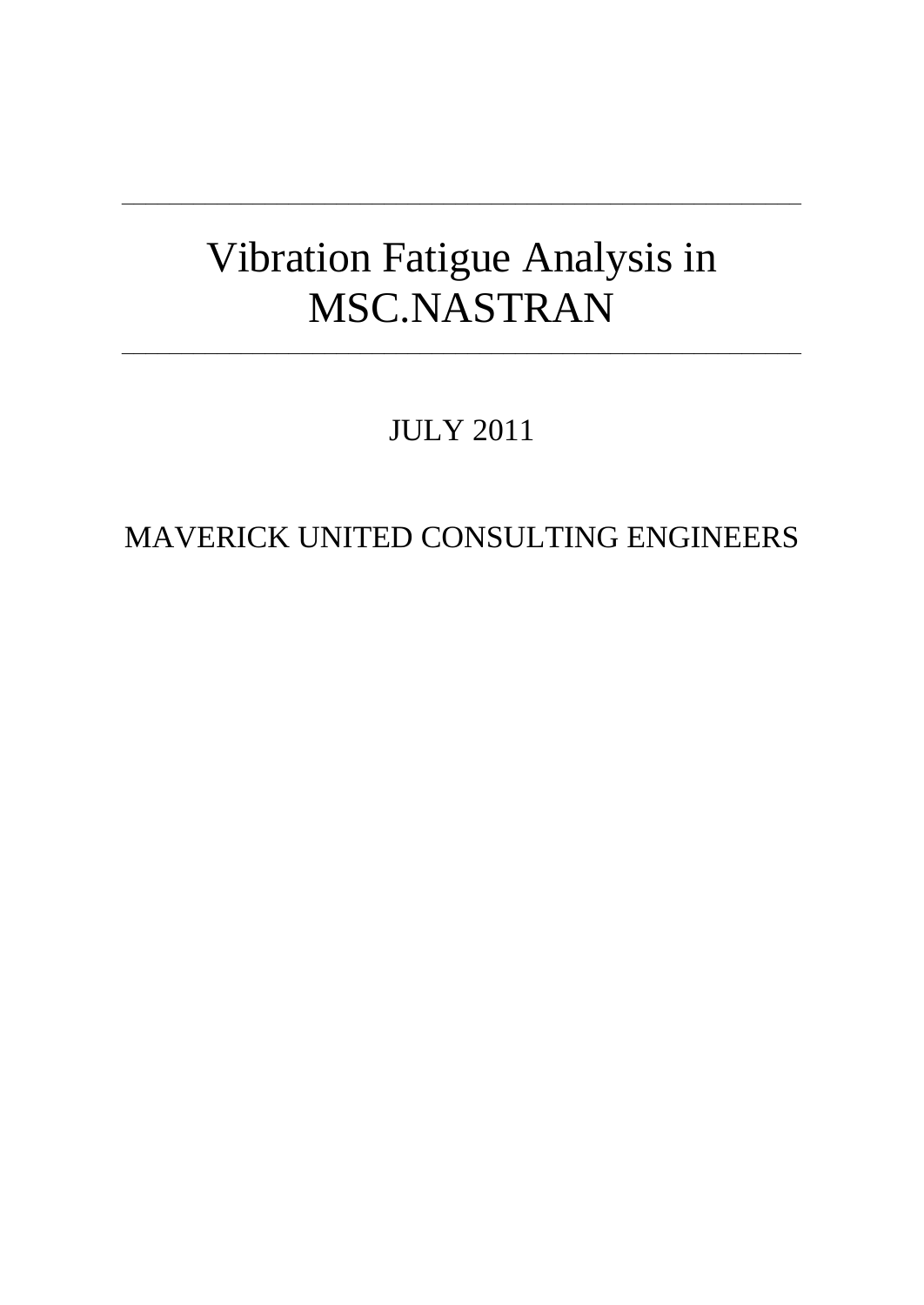# **TABLE OF CONTENTS**

| 1.1.1   |  |  |  |
|---------|--|--|--|
| 1.1.1.1 |  |  |  |
| 1.1.1.2 |  |  |  |
| 1.1.1.3 |  |  |  |
| 1.1.1.4 |  |  |  |
| 1.1.1.5 |  |  |  |
| 1.1.2   |  |  |  |
| 1.1.2.1 |  |  |  |
| 1.1.2.2 |  |  |  |
| 1.1.2.3 |  |  |  |
| 1.1.3   |  |  |  |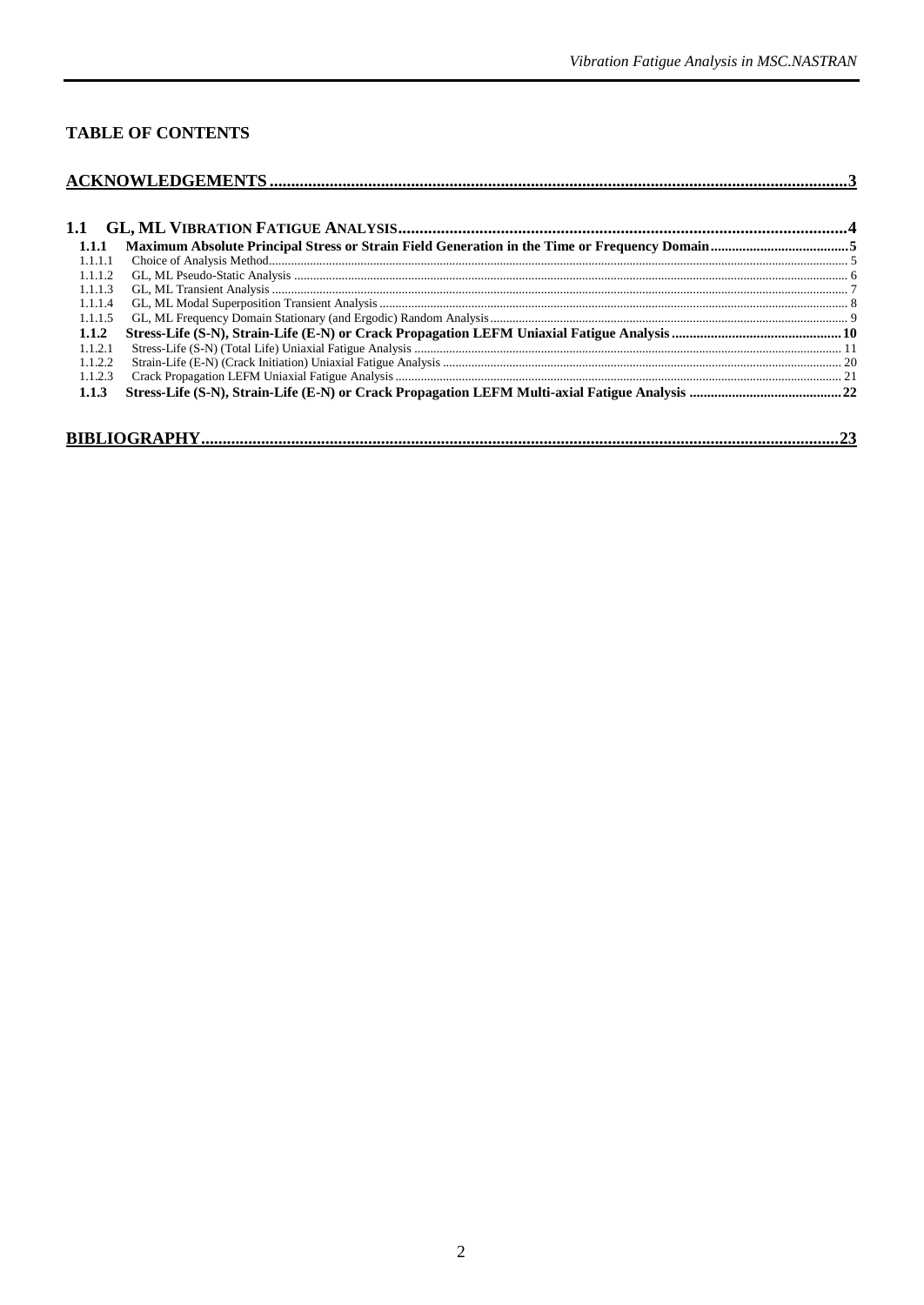## <span id="page-2-0"></span>**ACKNOWLEDGEMENTS**

My humble gratitude to the Almighty, to Whom this and all work is dedicated.

A special thank you also to my teachers at Imperial College of Science, Technology and Medicine, London and my fellow engineering colleagues at Ove Arup and Partners London and Ramboll Whitbybird London.

## **Maverick United Consulting Engineers**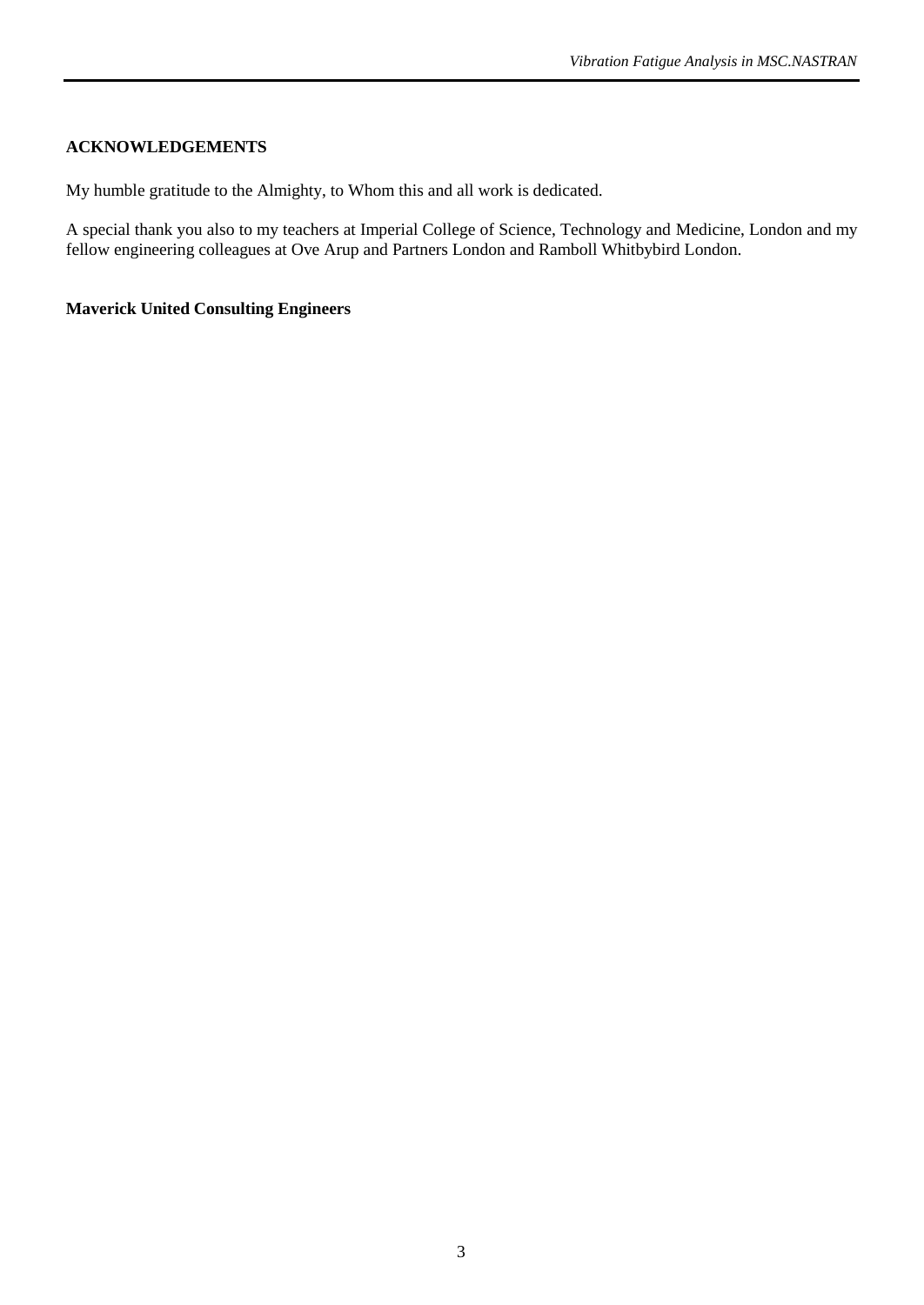## <span id="page-3-0"></span>**1.1 GL, ML Vibration Fatigue Analysis**

It has been estimated from time to time that 75% of all machine and structural failures have been caused by some form of fatigue. It was once thought that metal becomes brittle under the action of cyclic loads. This has proved to be incorrect. We know now that fatigue failure starts on a microscopic scale as a minute crack or defect in the material. This gradually grows under the action of stress fluctuations because plastic deformations are not completely reversible. The crack proceeds on planes of the greatest tensile stresses. When the crack reduces the effective cross section to a size that cannot sustain the applied load, the component fractures in ductile failure. Fatigue cracks initiate and grow as a result of cyclic plastic deformation. **Without plasticity there can be no fatigue failure.** All attempts are made to explain how plasticity is taken into account when determining fatigue life from linear elastic finite element analysis.

Fatigue is the failure under repeated or otherwise varying load, which never reaches a level sufficient to cause failure in a single application. The phenomenon was discovered by August Wohler between 1852 and 1870. There are two stages to fatigue failure. In stage I (short crack), a short crack growth occurs controlled by the maximum shear stress i.e. the crack occurs at 45 degrees to the direction of the maximum absolute principal stress. In stage II (long crack), a long crack occurs controlled by the maximum absolute principal stress in a direction perpendicular to the maximum absolute principal stress. We shall only concern ourselves with the more important stage II long crack growth.

The fatigue analysis is described for MSC.NASTRAN and the fatigue solver MSC.FATIGUE, which is within the pre and post-processor MSC.PATRAN.

Fatigue damage would normally initiate at the surface. Hence, it is quite common to skin solid elements with a very thin mesh of shells (of 0.01mm thickness say) to avoid stress resolution problems i.e. the inaccuracies in extrapolating the stress results from the middle of the solid to the surfaces. In order to skin the solid mesh, the thickness of the solid elements is reduced by the small finite thickness of the shell elements, which have the same material property as the solids.

A **uniaxial** fatigue analysis involves two processes: -

- I. The maximum absolute principal stress or strain field generation in the time or frequency domain
- II. Fatigue analysis by either
	- (a) the **stress life S-N** (total life = crack initiation + crack propagation) approach relating local elastic stress to fatigue life,
	- (b) the **strain life E-N** (crack initiation) approach relating local strain to fatigue life, or
	- (c) the **crack propagation** method LEFM relating the stress intensity to the crack propagation rate

The FE analysis techniques that can be used for the different life prediction methods are as follows.

| <b>Total Life</b>       | Crack Initiation       | Crack Growth           |
|-------------------------|------------------------|------------------------|
| Pseudo-static           | Pseudo-static          | Pseudo-static          |
| <b>Transient</b>        | Transient              | Transient              |
| <b>Modal Transient</b>  | <b>Modal Transient</b> | <b>Modal Transient</b> |
| <b>Random Frequency</b> |                        |                        |

**Multi-axial** fatigue analysis is more complicated and specialist material should be sought.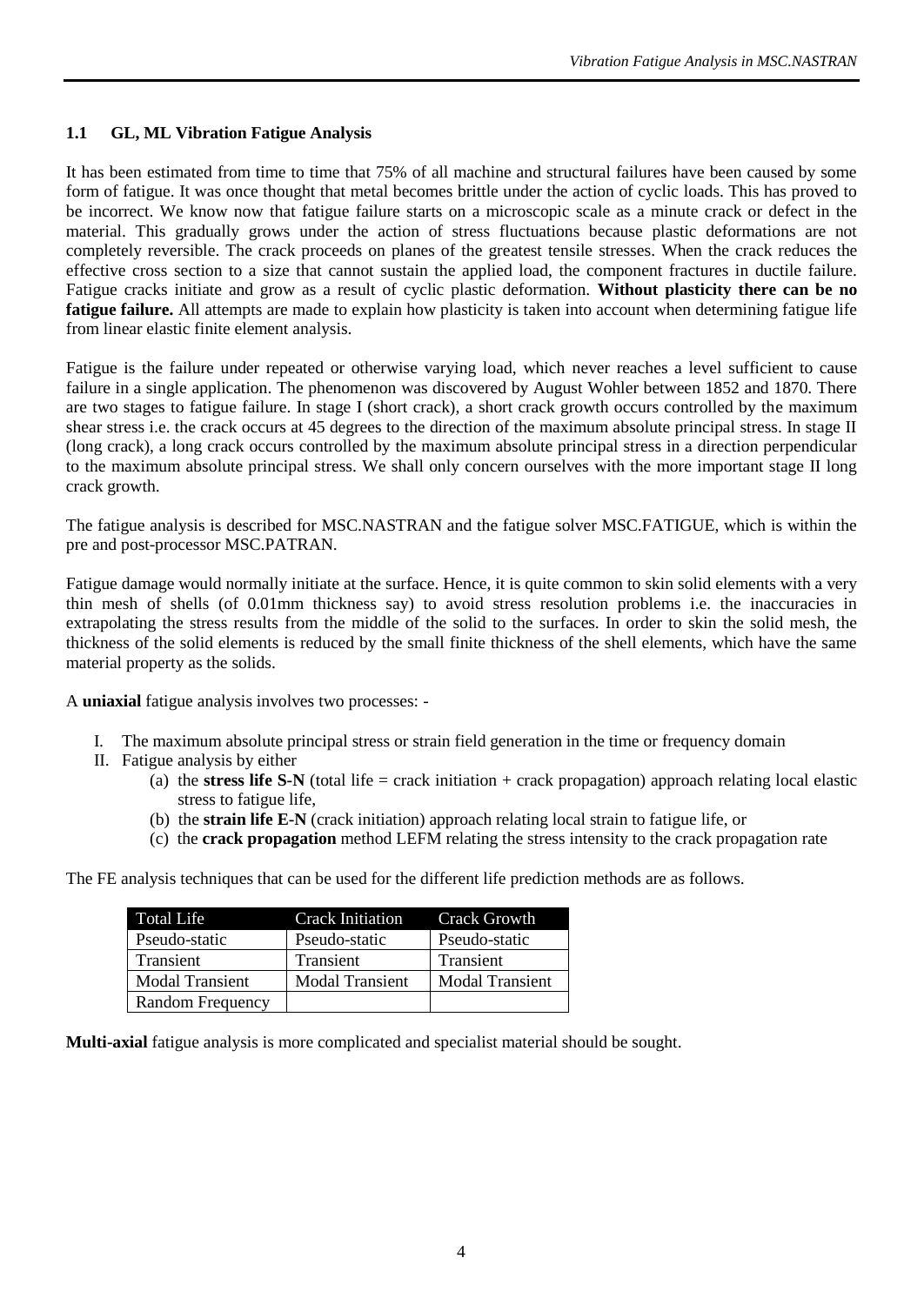## <span id="page-4-0"></span>**1.1.1 Maximum Absolute Principal Stress or Strain Field Generation in the Time or Frequency Domain**

## <span id="page-4-1"></span>**1.1.1.1 Choice of Analysis Method**

There are 4 methods by which the stress or strain field can be generated.

- I. The **pseudo-static** method SOL 101 is used only when the cyclic loading does not induce any dynamic effects in the response of the structure.
- II. The **transient** method SOL 109 can be used where dynamic effects are important on deterministic loadings.
- III. The **modal superposition transient** method SOL 112 performs the FE analysis on deterministic loadings in the modal coordinates instead of the physical coordinates and hence is far more efficient than the transient method. However, sufficient modes must be included.
- IV. Finally, the **frequency domain random analysis** (employing SOL 108 or SOL 111) approach may be used very efficiently if the loading is (narrowband or broadband) random, not deterministic like a sine wave or a discernible spike.

The results of the fatigue analysis are usually requested at the nodes, not the elements.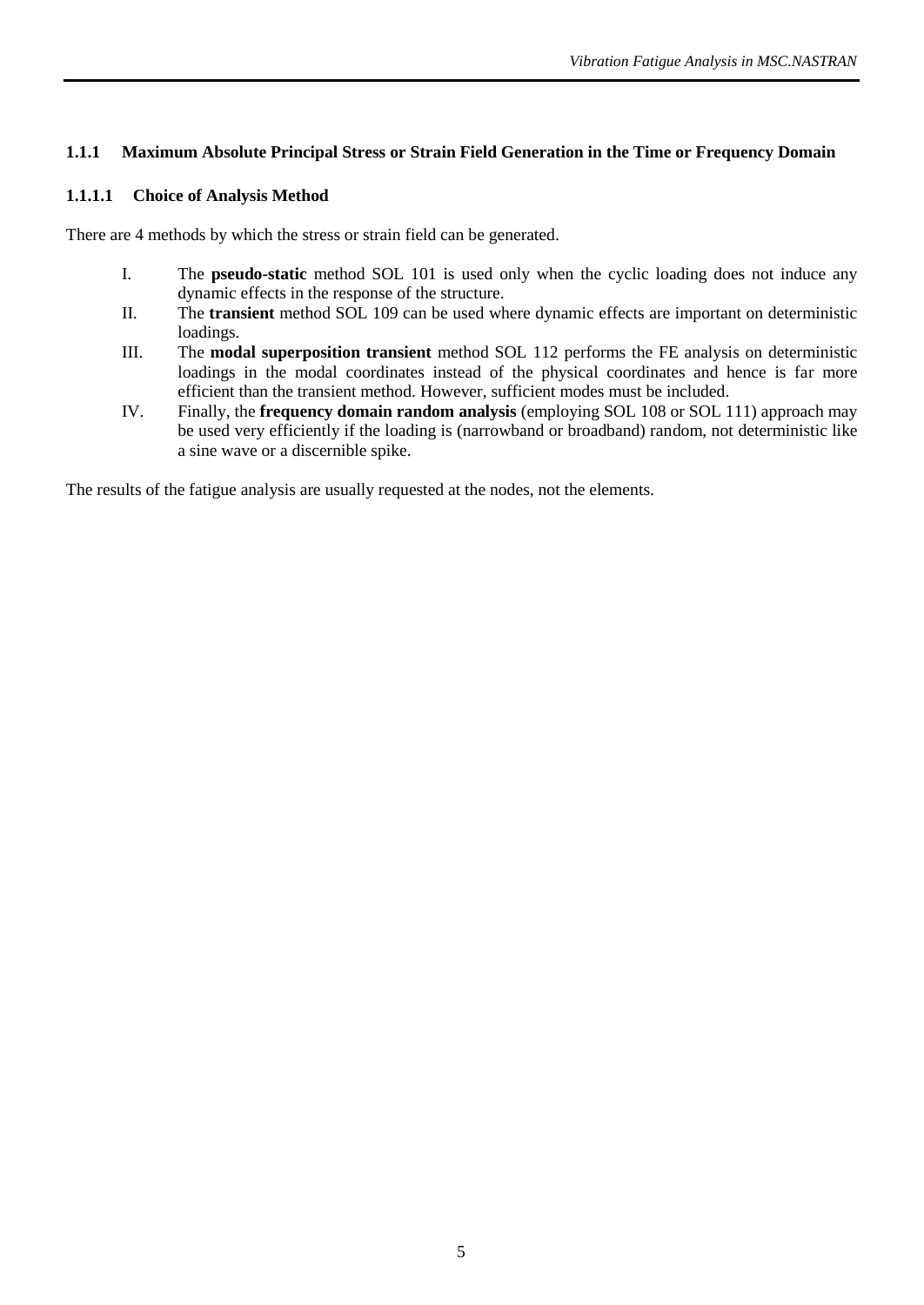## <span id="page-5-0"></span>**1.1.1.2 GL, ML Pseudo-Static Analysis**

The analysis procedure is described as follows: -

**(i) Ensure that the maximum frequency of excitation is less than 1/3 of the first fundamental natural frequency of the structure to justify ignoring dynamic effects**

The maximum frequency of excitation is obtained from an FFT or PSD analysis of the input time history whilst the first fundamental natural frequency of the structure is ascertained from a linear natural modes (SOL 103) analysis. The low frequency of the excitation relative to the lowest natural frequency would ensure that dynamic effects (dynamic amplification) do not contribute significantly to the response of the structure to the cyclic loadings. Hence a pseudo-static based fatigue analysis would be valid.

**(ii) Perform a linear static analysis (SOL 101) with unit static loads at all DOFs with the cyclic loading, each unit load in a separate subcase requesting the element static stress or strain recovery** 

Element static stress or strain recovery is requested for each subcase for all elements in the element coordinate system by specifying the STRESS (PLOT) or STRAIN (PLOT) command.

**(iii) Perform a rotation of the nodal static stress or strain tensors from the element coordinate system to the basic coordinate system and subsequently derive the maximum absolute static principal stress or strain** 

The static stress or strain tensors are requested in the element coordinate system for each and every element in MSC.NASTRAN. The state of static stress or strain of any element must be resolved onto its principal plane to obtain the principal stresses or strains. In general, for a shell element, there will be 2 principal stress or strain tensors whilst a solid element will produce 3 principal stress or strain tensors. For uniaxial fatigue analysis theory to be valid, the minimum absolute principal stresses or strains ( $\sigma_2$ ,  $\varepsilon_2$  for shells and  $\sigma_2$ ,  $\varepsilon_2$  and  $\sigma_3$ ,  $\varepsilon_3$  for solids) be it tensile (extension) or compressive (contraction) must be zero or negligible. This is because the cyclic variation of the minimum absolute principal stresses or strains is not accounted for within the uniaxial fatigue analysis. Another assumption made is that there is negligible rotation of the principal stress or strain plane of each element throughout the variation of the cyclic loadings. In other words, the direction of the maximum absolute principal stress or strain stays approximately constant throughout the loading history. Both of these assumptions are usually valid because in most parts of most structures, the direction of the maximum absolute principal stress or strain is usually constant and the minimum absolute principal stresses or strains are usually negligible. This occurs due to the inherent dominant load path within any part of the structure as a consequence of its geometry. MSC.NASTRAN solves for displacements at the nodes from which the element stress or strain recovery is performed to obtain the element stresses or strains in the corresponding element coordinate system. These stresses or strains are then extrapolated to the nodes in the element coordinate system and are output in the .op2 file. MSC.FATIGUE is employed to transform these nodal stress or strain results into the basic coordinate system. Then, the maximum absolute principal stress or strain is calculated at each node within MSC.FATIGUE.

**(iv) Multiply the unit load static element principal stress fields by their corresponding time histories to obtain the element maximum absolute principal stress field variation in the time domain**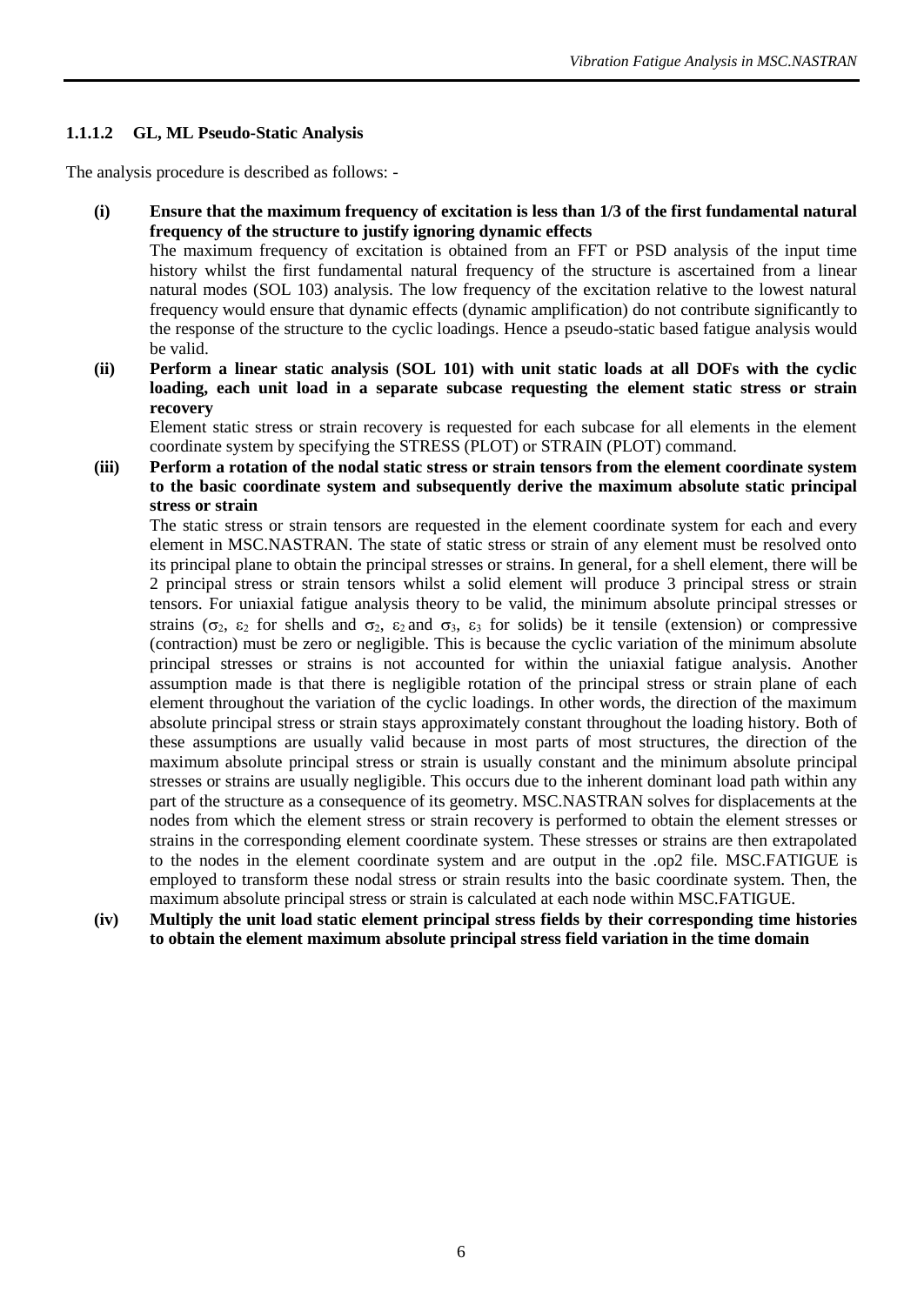## <span id="page-6-0"></span>**1.1.1.3 GL, ML Transient Analysis**

The analysis procedure is described as follows: -

- **(i) Determine the maximum frequency of excitation and the first fundamental natural frequency of the structure to ascertain if dynamic effects are significant**
- **(ii) Perform a linear transient analysis (SOL 109 or SOL112) with the actual cyclic time signals at the relevant DOFs as input in MSC.NASTRAN within one subcase, requesting the element time domain stress or strain recovery**  Element time domain stress or strain recovery is requested for all elements in the element coordinate

system by specifying the STRESS (PLOT) or STRAIN (PLOT) command.

**(iii) Perform a rotation of the nodal time domain stress or strain tensors from the element coordinate system to the basic coordinate system and subsequently derive the time domain maximum absolute principal stress or strain**

Two assumptions are made at this stage, first that the state of principal stresses or strains are uniaxial, i.e. the cyclic variation of the minimum absolute principal stresses or strains are insignificant in causing fatigue and secondly that there is negligible rotation of the principal stress or strain plane of each element throughout the variation of the cyclic loadings. These assumptions are usually justified due to the inherent dominant load path within any part of the structure as a consequence of its geometry. MSC.NASTRAN solves for displacements at the nodes from which the element stress or strain recovery is performed to obtain the element stresses or strains in the corresponding element coordinate system. These stresses or strains are then extrapolated to the nodes in the element coordinate system and are output in the .op2 file. MSC.FATIGUE is employed to transform these nodal stress or strain results into the basic coordinate system. Then, the maximum absolute principal stress or strain is calculated at each node within MSC.FATIGUE.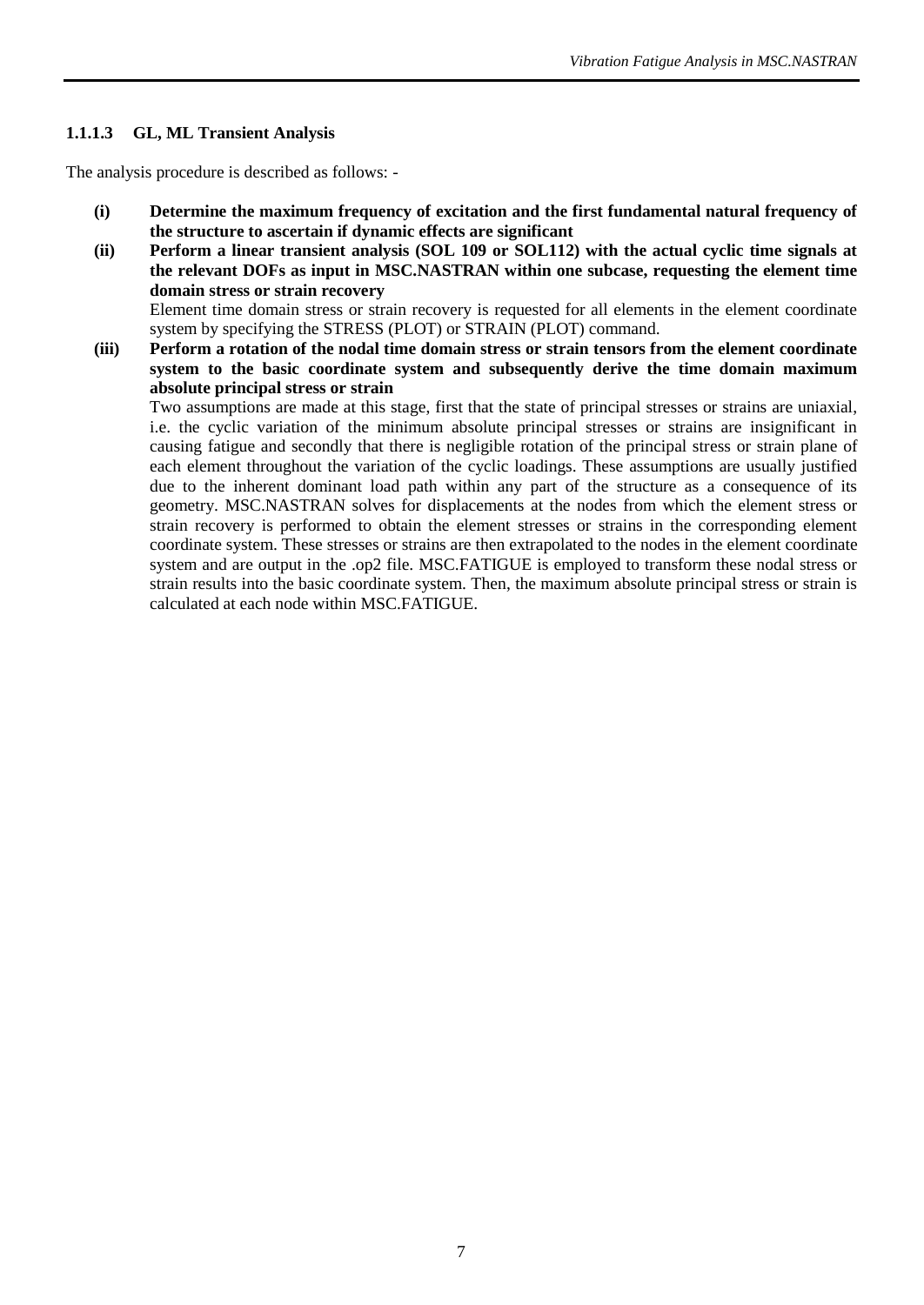## <span id="page-7-0"></span>**1.1.1.4 GL, ML Modal Superposition Transient Analysis**

The analysis procedure is described as follows: -

- **(i) Determine the maximum frequency of excitation and the first fundamental natural frequency of the structure to ascertain if dynamic effects are significant**
- **(ii) Perform an eigenvalue analysis requesting modal nodal stress or strain recovery within a linear modal transient analysis SOL112 with the actual cyclic time signals at the relevant DOFs as input in MSC.NASTRAN requesting the time domain modal responses in modal space**

| S EXECUTIVE CONTROL SECTION                                              |
|--------------------------------------------------------------------------|
| SOL 112                                                                  |
| \$ CASE CONTROL SECTION                                                  |
| SUBCASE 1                                                                |
| \$ Normal modes analysis to obtain the modal stress or strain field      |
| $ANALYSIS = MODES$                                                       |
| $METHOD = < ID IN EIGRL >$                                               |
| ELSTRESS (PLOT) = ALL                                                    |
| STRAIN (PLOT)=ALL                                                        |
| \$                                                                       |
| SUBCASE 2                                                                |
| \$ Modal transient response to obtain the modal responses in modal space |
| METHOD = $\langle$ ID IN EIGRL $\rangle$                                 |
| $DLOAD = \langle ID OF TLOAD1 \rangle$                                   |
| SDISPLACEMENT (PUNCH, PLOT) = ALL                                        |

For each mode, there is a modal response (in modal space) at all DOFs as a function of time. These can be viewed in the punch file requested if intended.

#### **(iii) From the nodal time domain stress or strain tensors in the basic coordinate system derive the time domain maximum absolute principal stress or strain**

Two assumptions are made at this stage, first that the state of principal stresses or strains are uniaxial, i.e. the cyclic variation of the minimum absolute principal stresses or strains are insignificant in causing fatigue and secondly that there is negligible rotation of the principal stress or strain plane of each element throughout the variation of the cyclic loadings. These assumptions are usually justified due to the inherent dominant load path within any part of the structure as a consequence of its geometry. Since this is a modal approach, MSC.NASTRAN solves for modal displacements at the nodes from which the modal nodal stresses or strains are computed in the basic coordinate system and stored in the .op2 file. Hence, MSC.FATIGUE does not need to be employed to transform these nodal stress or strain results into the basic coordinate system as this has already been done. Then, the maximum absolute principal stress or strain is calculated at each node within MSC.FATIGUE by multiplying the modal responses (in modal space) to the mode shapes.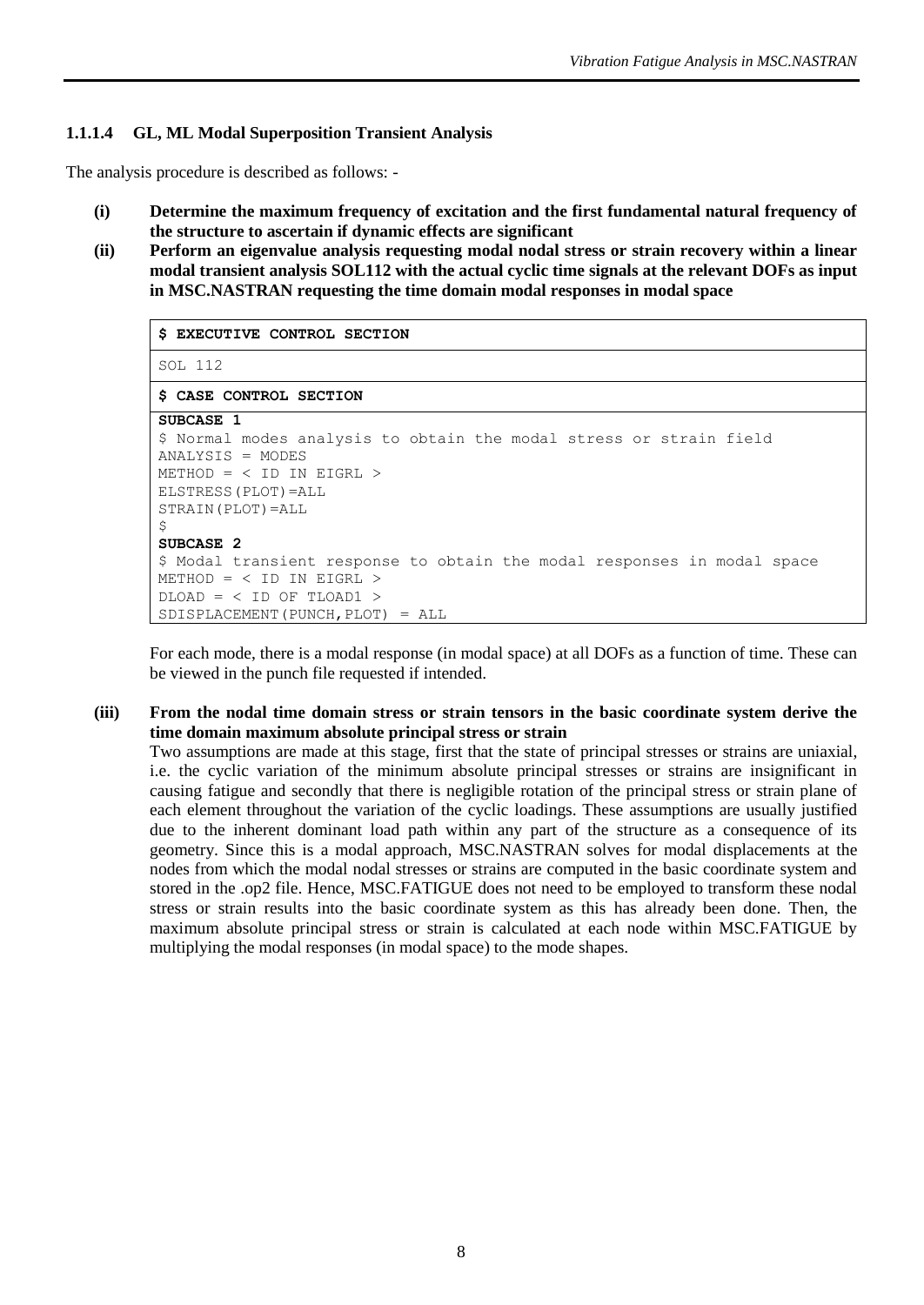## <span id="page-8-0"></span>**1.1.1.5 GL, ML Frequency Domain Stationary (and Ergodic) Random Analysis**

The analysis procedure is described as follows: -

- **(i) Determine the maximum frequency of excitation and the first fundamental natural frequency of the structure to ascertain if dynamic effects are significant**
- **(ii) Calculate the input PSDs and CPSDs corresponding each and every loaded DOF from the time signals and generate the 3x3 PSD matrix**

The PSD matrix is 3x3 to correspond to loadings in the three basic (global) directions.

- **(iii) Perform a linear frequency response analysis (SOL 108 or SOL 111) with unit harmonic loads at all the corresponding loaded DOFs as input in MSC.NASTRAN within one subcase, requesting the nodal stress or strain transfer function**  Nodal stress or strain transfer functions are requested by specifying the STRESS (PLOT) or STRAIN (PLOT) command. If the modal approach SOL 111 is employed, request the utilization of modes up to at least 3 times the highest loading frequency. It is important to choose the points of the transfer function to include points that define the natural modes of the structure well, and also those that fall in the vicinity of points that define the prominent parts of the input PSD.
- **(iv) From the nodal frequency domain stress or strain transfer function in the basic coordinate system derive the maximum absolute principal stress or strain transfer functions** Two assumptions are made at this stage, first that the state of principal stresses or strains are uniaxial, i.e. the cyclic variation of the minimum absolute principal stresses or strains are insignificant in causing fatigue and secondly that there is negligible rotation of the principal stress or strain plane of each element throughout the variation of the cyclic loadings. These assumptions are usually justified due to the inherent dominant load path within any part of the structure as a consequence of its geometry. In the frequency domain, MSC.NASTRAN solves for nodal stress or strain transfer function in the basic coordinate system. Hence, MSC.FATIGUE does not need to be employed to transform these nodal stress or strain transfer function into the basic coordinate system as this has already been done. However, the maximum absolute principal stress or strain transfer function is calculated at each node within MSC.FATIGUE.
- **(v) Multiply the input PSD matrix to the transfer function squared to obtain the response maximum absolute principal stress or strain PSD**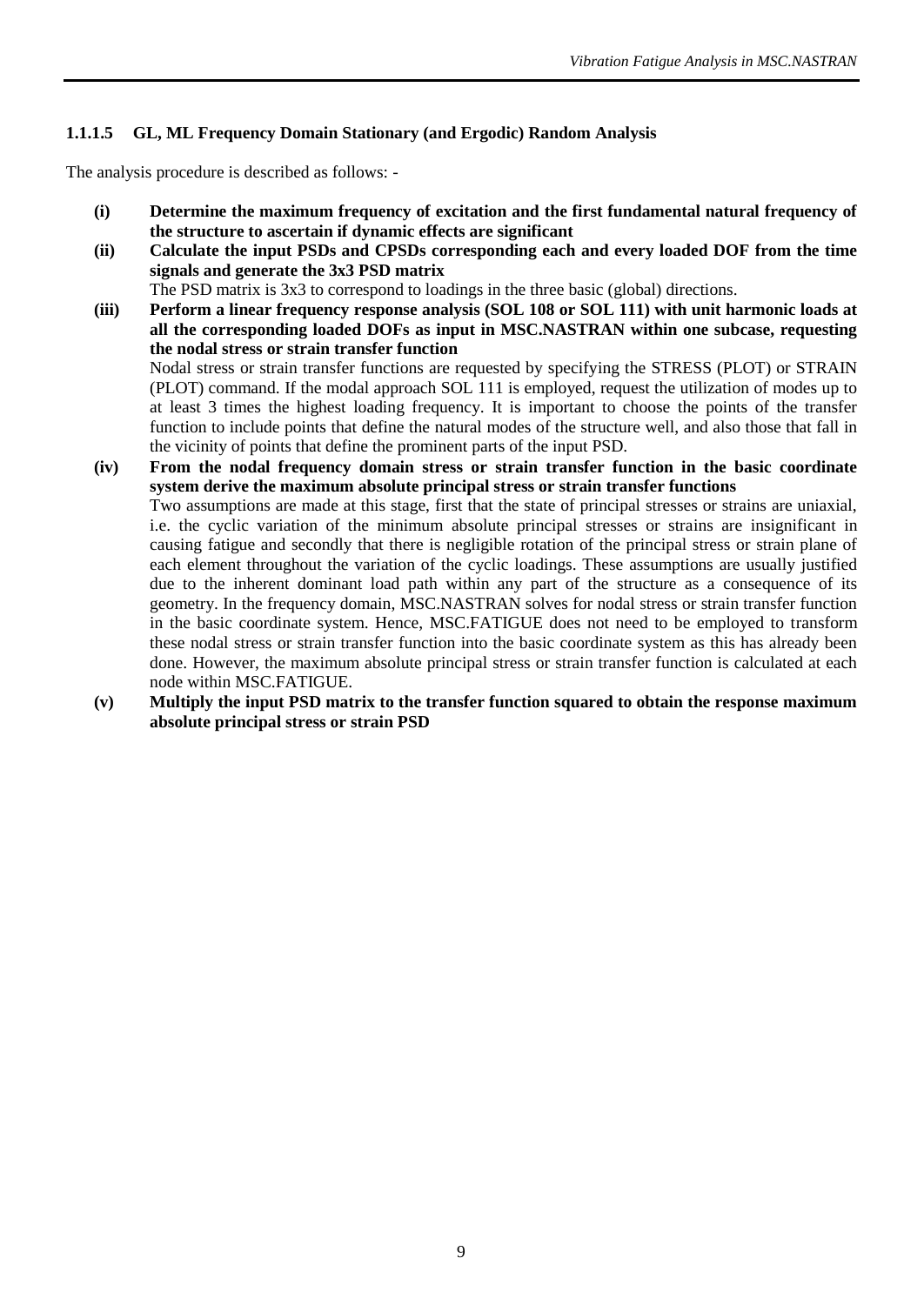#### <span id="page-9-0"></span>**1.1.2 Stress-Life (S-N), Strain-Life (E-N) or Crack Propagation LEFM Uniaxial Fatigue Analysis**

The **S-N (total life = crack initiation + crack propagation)** method is appropriate for long life (high-cycle) fatigue problems where there is little plasticity as the method is based on nominal stresses. The S-N method does not work well when strains have a significant plastic component, as S is the elastic stress range. Fatigue life of N greater than 10<sup>4</sup>-10<sup>5</sup> (high-cycle fatigue) can be analyzed with the S-N method. The S-N method is not suitable for components where crack initiation or crack growth modelling is not appropriate, e.g., composites, welds, plastics, and other non-ferrous materials. The S-N method **does not account for the sequence of loading**, obviously higher stress ranges early in the life is more detrimental than later. S-N method is especially appropriate if large amounts of S-N material data exist. On the other end of the spectrum of design philosophies is that of **fail safe**. This is where a failure must be avoided at all costs. And if the structure were to fail it must fall into a state such that it would survive until repairs could be made. This is illustrated with a stool having six legs. If one leg were to fail, the stool would remain standing until repairs could be made. This philosophy is heavily used in safety critical items such as in the aerospace or offshore industries.



The **E-N** (crack initiation) method is appropriate for fatigue life of N less than  $10^4$ - $10^5$  (low-cycle fatigue). It can also be used for long life (high-cycle) fatigue problems. The E-N method is appropriate for most defect free metallic structures and components where crack initiation is important. It is appropriate for components that are made from metallic, isotropic ductile materials which have symmetric cyclic stress-strain behavior. The **safe life philosophy** is a philosophy adopted by many, but especially the ground vehicle industry. Products are designed to survive a specific design life. Full scale tests are usually carried out with margins of safety applied. In general, this philosophy results in fairly optimized structures such as a stool with three legs. Any less than three legs and it would fall over. This philosophy adopts the crack initiation method and is used on parts and components that are relatively easy and inexpensive to replace and not life threatening if failure were to occur. Most of the life is taken up in the initiation of a crack. The propagation of that crack is very rapid and short in comparison.

The **crack propagation** method is appropriate for pre-cracked structures or structures which must be presumed to be already cracked when manufactured such as welds. It is useful for pre-prediction of test programs to avoid testing components where cracks will not grow and for the planning inspection programs to ensure checks are carried out with the correct frequency. It is beneficial to simply determine the amount of life left after crack initiation. Again it is appropriate only for components that are made from metallic, isotropic ductile materials which have symmetric cyclic stress-strain behavior. The middle ground philosophy is that of **damage tolerance**. This philosophy, adopted heavily in the aerospace community and nuclear power generation, relies on the assumption that a flaw already exists and that a periodic inspection schedule will be set up to ensure that the crack does not propagate to a critical state between inspection periods. As implied, this philosophy adopts the crack growth method. This is illustrated using our stool (now with four legs) but with someone inspecting it. This particular design philosophy is generally used in conjunction with the fail safe philosophy, first to design for no failure, and then to assume that, for whatever reason, a flaw exists and must be monitored.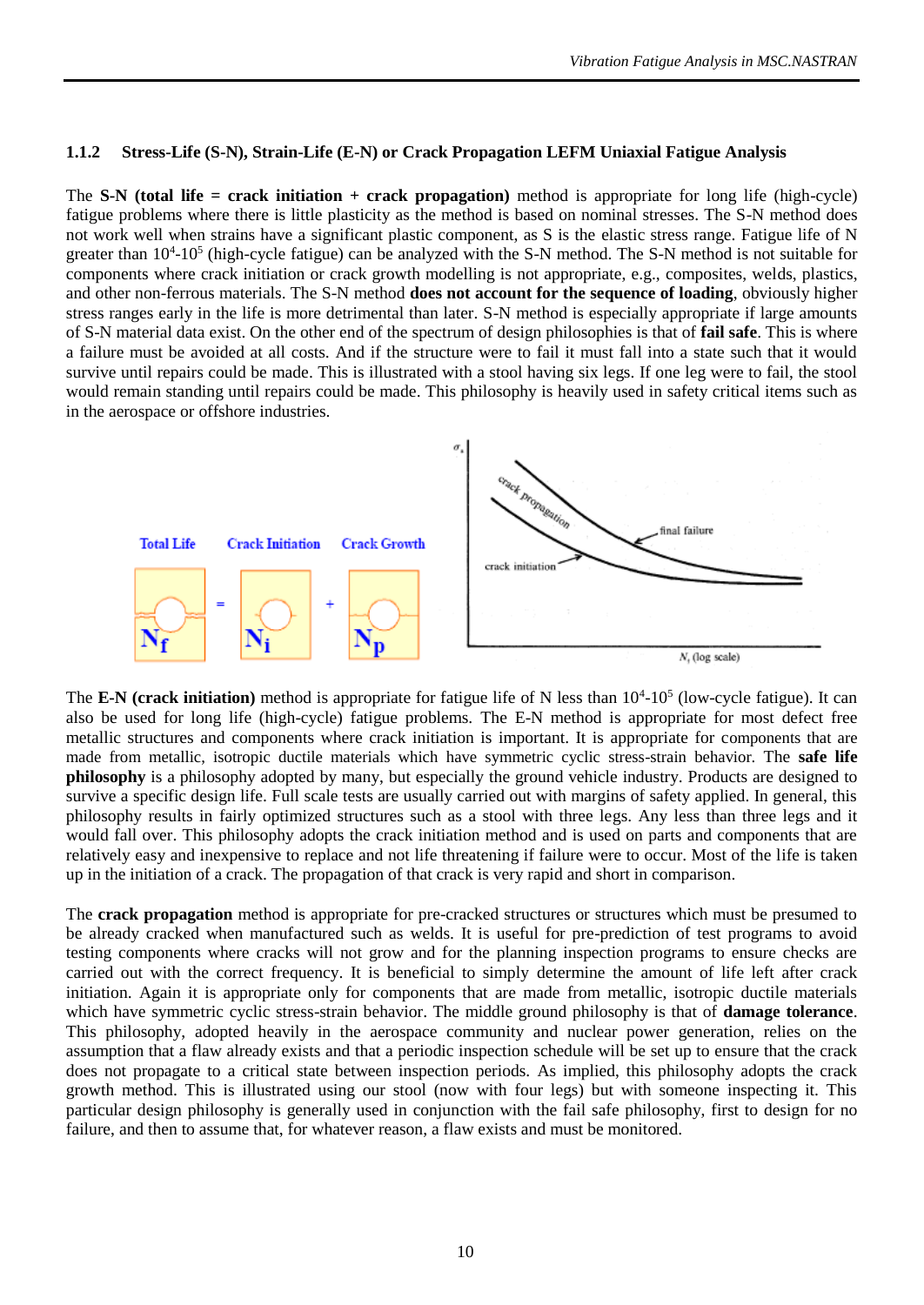#### <span id="page-10-0"></span>**1.1.2.1 Stress-Life (S-N) (Total Life) Uniaxial Fatigue Analysis**

Stress life (S-N) prediction is appropriate for **high endurance fatigue**, i.e. fatigue failures that occur from about **10<sup>4</sup> -10<sup>5</sup> cycles to infinity**. On a double logarithmic plot logS vs logN, most steels and ferrous alloys exhibit a horizontal line below which the metal cannot be fractured by fatigue, known as the fatigue or endurance limit. For **ferrous alloys** with strength below 1400MPa, the **endurance limit is approximately half** its ultimate strength. The endurance limit for ferrous alloys with an ultimate strength above 1400MPa is approximately 700MPa, i.e. that is the limitation. In addition to this, the stress at  $10^3$  cycles, S<sub>3</sub>, can be approximated by  $0.9S_u$ .



$$
S_6 = S_e \approx 0.5 S_u \text{for} (S_u < 1400 \text{MPa})
$$
\n
$$
S_6 = S_e \approx 700 \text{MPa} \text{for} (S_u > 1400 \text{MPa})
$$

Using the Goodman relationship (for mean tensile stress correction) and knowing the endurance limit, it can be quickly ascertained if fatigue would be an issue or not. Unlike steel, **aluminium does not show an endurance limit**.

S refers to the stress range whilst N refers to the number of cycles to failure. The S-N curve should always be quoted with the corresponding probability of failure, 0% and 50%. Knowing just the 50% probability of failure S-N curve is meaningless as there is no information of the scatter of results. The S-N curve should correspond to the material M-S-N and not the component, the latter of which is usually referred to as the C-S-N curve. Unlike the C-S-N curve, the M-S-N curve is independent of the test specimen. Only 2 parameters are required to define the M-S-N curve, namely m and k. Usually the double logarithmic curve is used and so the log S versus log N plots straight lines.



As mentioned, **fatigue cannot occur without some local plasticity**. The S-N method makes no effort to define the amount of plasticity or compensate for it in any specific manner. **All plasticity is built into the S-N curve itself.**

Part features that produce **stress concentrations** greatly reduce the fatigue life. The **stress concentration factor** is  $K_t$  (geometry based). In the FE model,  $K_t = 1$  if the stress concentrations is due to a geometry such as a hole that is explicitly modeled. Otherwise, a non-unity value of  $K_t$  should be applied.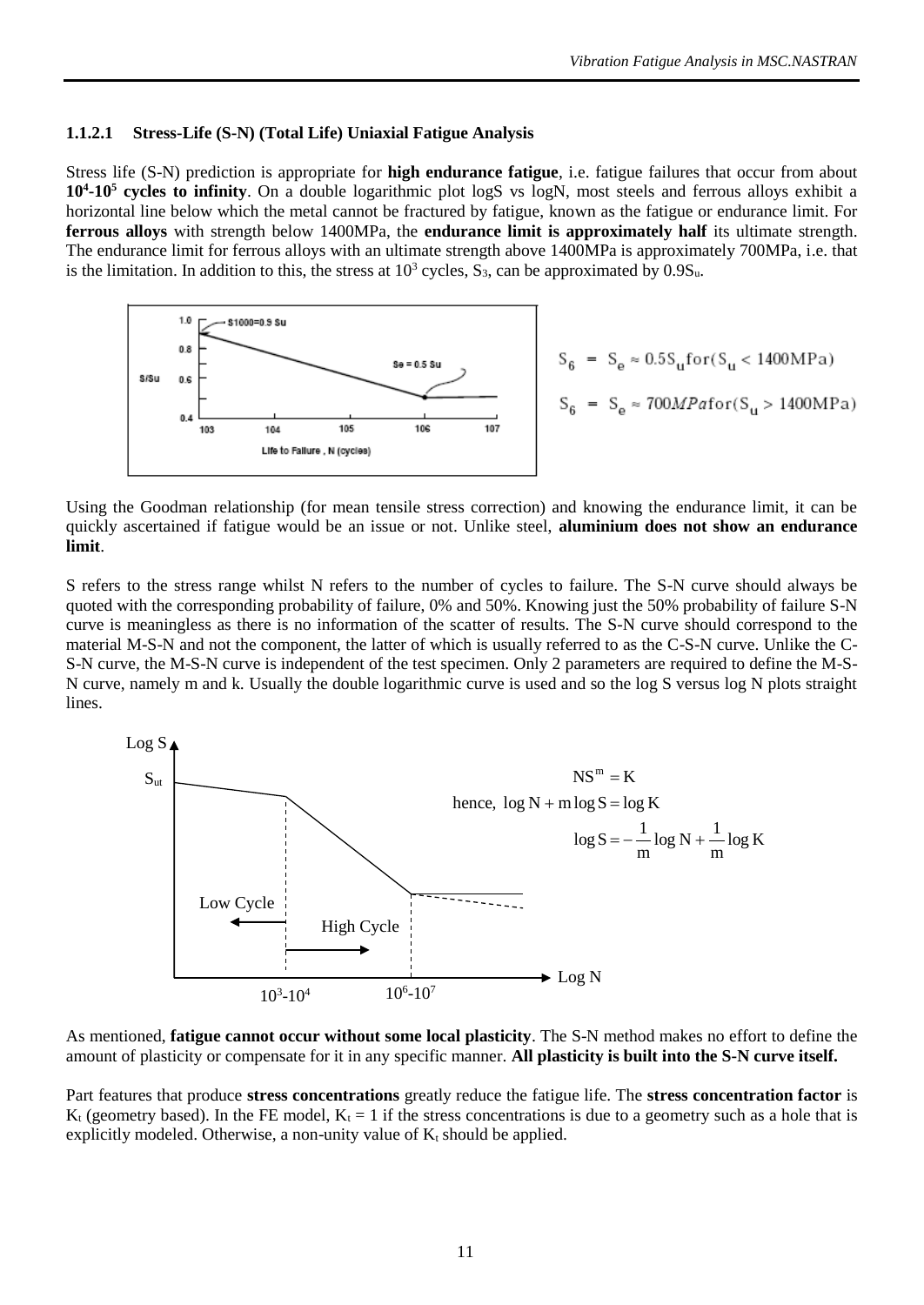

The **fatigue concentration factor** is  $K_f$  (material based). This is similar to the stress concentration,  $K_t$ , except it accounts for the fact that small notches have less effect on fatigue than is indicated by  $K_t$ . This has led to the idea of a fatigue concentration factor,  $K_f$ , which is normally less than  $K_f$ , being introduced and being used to replace  $K_f$ .  $K_f$ is related to  $K_t$  according to

$$
K_f = (1 + (K_t - 1)) / (1 + \sqrt{p' / r})
$$

where p' is a material constant dependent on grain size and strength and r is the notch root radius.

The presence of **residual compressive stresses** on the surface if a metal has been shown to be a very successful method of improving fatigue endurance. On the other hand, the presence of **residual tensile stresses** on the surface has a very detrimental effect. Other factors that affect fatigue life worth bearing in mind are **temperature effects**, **corrosion** and **surface finish and conditioning**. Tests on a number of aluminium or steel alloys ranging down to – 50 degrees have shown little affect on the fatigue life. On the other hand, at **temperature** in excess of 400 degrees, there is a rapid fall in fatigue strength. **Corrosion** lowers fatigue life considerably. Corrosion is a process of oxidation, and under static conditions a protective oxide film is formed which tends to retard further corrosion. However, with cyclic loading, the protective coating is ruptured in every cycle allowing further corrosion. The combined effects of corrosion and fatigue can be quite detrimental. Fatigue failures in metals almost always develop at a free surface. Hence the **surface finish and conditioning** has a significant effect on the fatigue life. A polished **surface finish** is much better than a rough machined surface since this reduces the mild stress concentrations at the surface. The hardening **conditioning** processes increase fatigue strength whilst plating and corrosion protection tends to diminish fatigue strength.

**In TIME DOMAIN solutions**, the static response must be added to the dynamic response if the dynamic analysis is performed about the initial undeflected (by the static loads) state with only the dynamic loads applied, hence causing the dynamic response to be measured relative to the static equilibrium position. **Hence, the total response = the dynamic response + the static response to static loads. Alternatively, in TIME DOMAIN solutions**, if the dynamic analysis is performed with the deflected static shape as initial input and the static loads maintained throughout the dynamic excitations, the total or absolute response (static and dynamic) is obtained straight away from the dynamic analysis. **Hence total response = dynamic response (which already includes the static response to static loads).** Either way, the mean of the response must be ascertained in order to perform mean stress correction.

The time domain (including the pseudo-static) fatigue analysis is summarized as follows: -

- (i) Perform **rainflow cycle counting** (Matsuishi and Endo) on the irregular sequence yielding the stress range S, number of cycles n over the duration of the time signal (hence n in Hertz or **cycles per second**), and the mean for each bin.
- (ii) Perform **mean (tensile) stress correction** on the stress range of each bin using the Goodman straight line, the Gerber parabola or Soderberg straight line on plots of stress amplitude versus mean stress.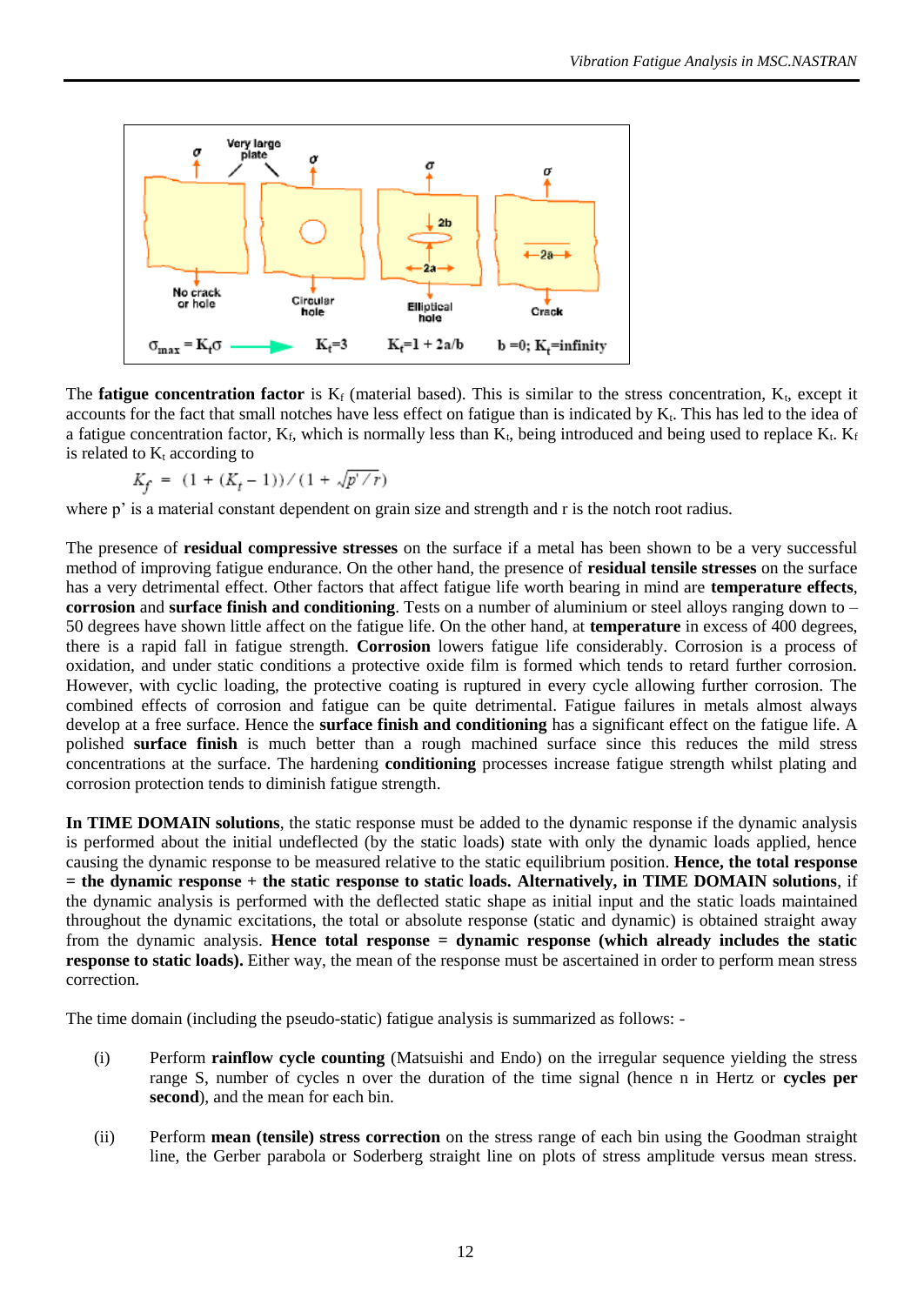Gerber is the upper bound whilst Goodman is the lower bound. Goodman is the most commonly employed. Soderberg is a more conservative line for design purposes using a yield stress  $S<sub>y</sub>$  instead of the tensile strength  $S_u$  in the Goodman relationship. It can be concluded that an increase in tensile mean stress in the cycle reduces the allowable range of stress. Compressive mean stress appear to cause little or no reduction in stress range and some materials even show an increase. Hence, it is also usual to assume no mean stress correction for compressive stresses as a conservative approximation as compression aids in protecting against fatigue failure.

$$
\frac{\sigma_a}{S_e} + \frac{\sigma_m}{S_u} = 1 \text{ Goodman} \qquad \sigma_a = \text{stress amplitude}
$$
\n
$$
\sigma_m = \text{mean stress}
$$
\n
$$
\frac{\sigma_a}{S_e} + \left(\frac{\sigma_m}{S_u}\right)^2 = 1 \text{ Gerber}
$$
\n
$$
S_e = \text{equivalent stress for } \sigma_m = 0
$$

Graphically this looks like the plot below, at least for Goodman, if you draw a line connecting  $S_u$  to the intersection of  $\sigma_a$  and  $\sigma_m$  and then continue it on to the stress amplitude axis, this will indicate the equivalent stress  $S_e$  with zero mean. This stress is then used to look up damage on the S-N curve using the Palmgren-Miners rule.



The method employed for mean stress correction is usually *Goodman*. This relation is good for fracture fatigue. If yield is to be used as the failure criterion, the *Soderberg* relation which replaces  $S_u$  with the tensile yield  $S_y$  is used.

(iii) Employ the **Palmgren-Miners rule** and the **constant amplitude fully reversed (i.e. zero-mean as mean stress correction already accounted for by Goodman, Gerber or Soderberg) S-N curve** to estimate the damage and hence life (reciprocal of damage). The Palmgren-Miner hypothesis suffers from the fact that it **does not take the sequence of loading into account**. Obviously larger stress ranges early in the life of the structure would be more detrimental than later.

$$
F\text{ailure occurs when } \qquad \text{Damage} = \sum_{N} \frac{n}{N} = 1.0
$$

The units of n is Hz or **cycles per second**. N is in **cycles**. Hence damage as calculated from the Palmgren-Miner equation will be in **per seconds**. Thus, the life, which is the reciprocal of damage, will be in **seconds**.

**In FREQUENCY DOMAIN solutions**, not only that the static response has to be added separately, but also the mean of the dynamic excitation has also got to be added separately as a static response. This is because the mean of the dynamically applied force is not included in the dynamic excitations. **Hence the total response in this frequency domain dynamic analysis = static response to mean of dynamic excitation + dynamic response + static response to static loads.** The mean response thus has to be identified from the fluctuating response.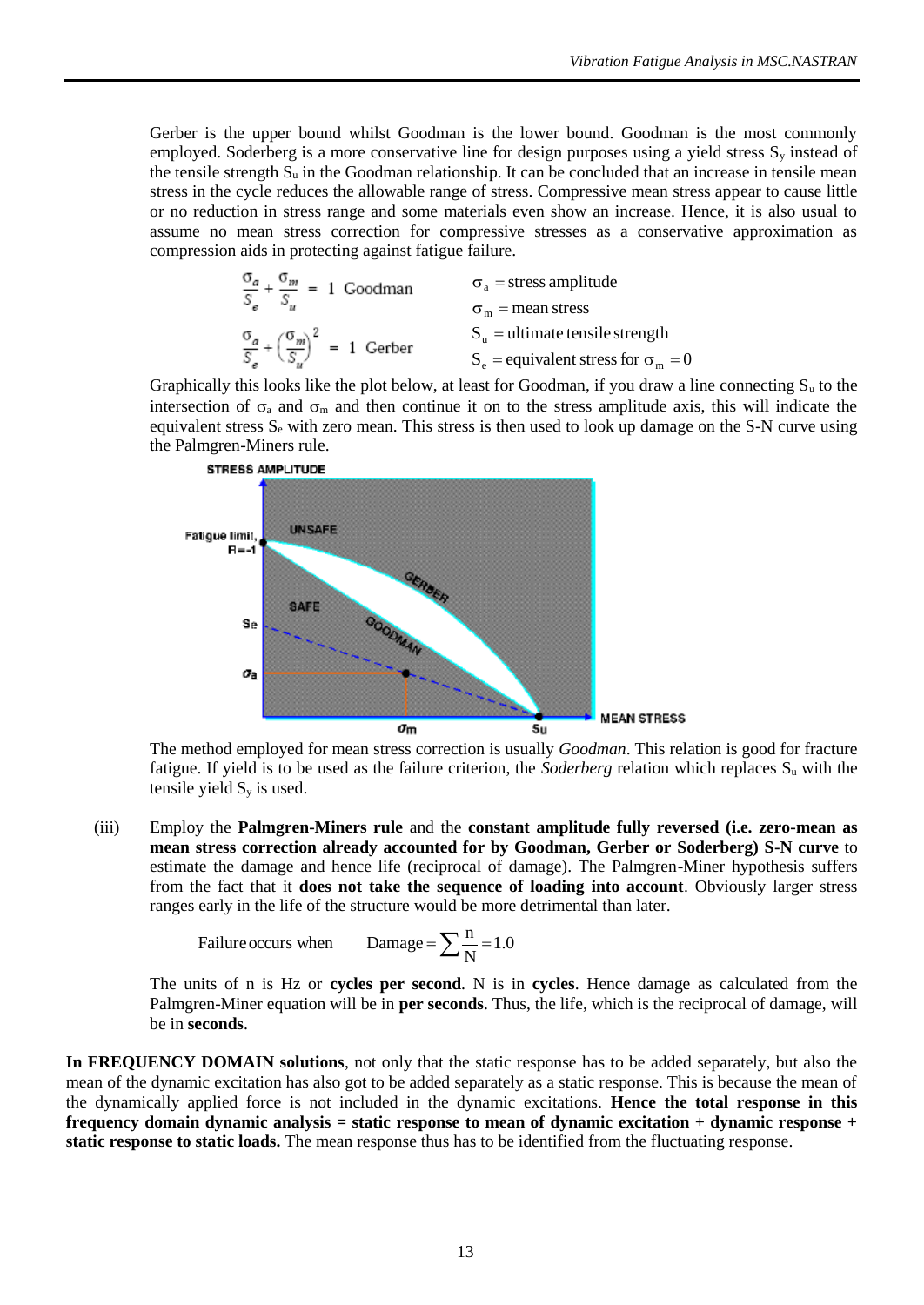The frequency domain random fatigue analysis is summarized as follows: -

(i) Perform **equivalent rainflow cycle counting (to generate the PDF)** on the response PSD. The intensity of the signal is given by the RMS. The number of cycles per second is given by the number of peaks per second,  $E[P]$  (peaks/s), function of the moments of the PSD. The total number of cycles,  $S_t$  is  $S_t = E[P].T$ 

Hence the number of cycles for a particular stress range is the probability (from the integral of the PDF) multiplied by the total number of cycles

number of cycles =  $(p(S).dS)S$ .

Thus, the number of **cycles per second** for the particular stress range,  $n_i$  is given by

 $n_i = (p(S).dS)S_t / T$ 

 $= (p(S).dS).E[P]$ 

The frequency content or bandedness (in effect the distribution of cycles) of the random PSD needs to be quantified in order to choose and justify the correct method of generating the PDF. This can be done by calculating irregularity factor,  $\gamma$  or by the Dirlik rainflow cycle distribution, both of which is a function of four moments of the PSD namely  $m_0$ ,  $m_1$ ,  $m_2$  and  $m_4$ .

Performing a frequency domain random analysis on a **deterministic** (as opposed to narrowband or broadband random) signal is very conservative. For instance, the PSD of a sine wave with an amplitude of say 140MPa is simply a spike. We know that the RMS of the sinusoidal time signal is 0.7071 times the amplitude, hence 100MPa. This RMS will be represented by the area of the PSD. We also know that generating a random time signal from a PSD will predict a peak amplitude of 3 (to 4.5) times the RMS, hence 300MPa here. This is because the amplitude distribution of a narrow or broadband signal is Gaussian. This is much higher than the 140MPa value of the original signal. Thus the frequency domain approach will be conservative as the greatest damage in a fatigue analysis will be produced by the large stress ranges even with a relatively low number of cycles.

If we have a **narrowband** process, all we really need is the RMS to perform a fatigue calculation. The narrowband solution is traditionally the method employed to ascertain the distribution of the cycles. J.S. Bendat (1964) developed the theoretical basis for the so called Narrow Band solution. However, the fact that this solution was suitable only for a specific class of response conditions was an unhelpful limitation for the practical engineer. This was the first frequency domain method for predicting fatigue damage from PSDs and it assumes that the PDF of peaks is equal to the PDF of stress amplitudes.



The Narrow Band solution was then obtained by substituting the Rayleigh PDF of peaks with the PDF of stress ranges. The fact that the fatigue PDF is stress range and the Rayleigh PDF is the peak is accounted for.

 $\mathbf{c}^2$ 



$$
\frac{\mathbf{P(S)}_{\mathbf{NB}} = \boldsymbol{f(m_0)} \qquad \qquad \mathbf{P(S)}_{\mathbf{NB}} = \left[ \frac{\mathbf{S}}{4m_0} e^{-\frac{\mathbf{S}}{8m_0}} \right]
$$

$$
E[D] = E[P] \frac{T}{K} \int S^b \left[ \frac{S}{4M_0} e^{-\frac{\mathbf{S}^2}{8M_0}} \right] ds
$$

The Rayleigh is actually only a function of the RMS and hence just of m<sub>0</sub> as RMS =  $\sqrt{m_0}$ . The narrowband solution is however very conservative (approximately by 100 times) for broadband processes as it assumes that all positive peaks are matched with corresponding troughs of similar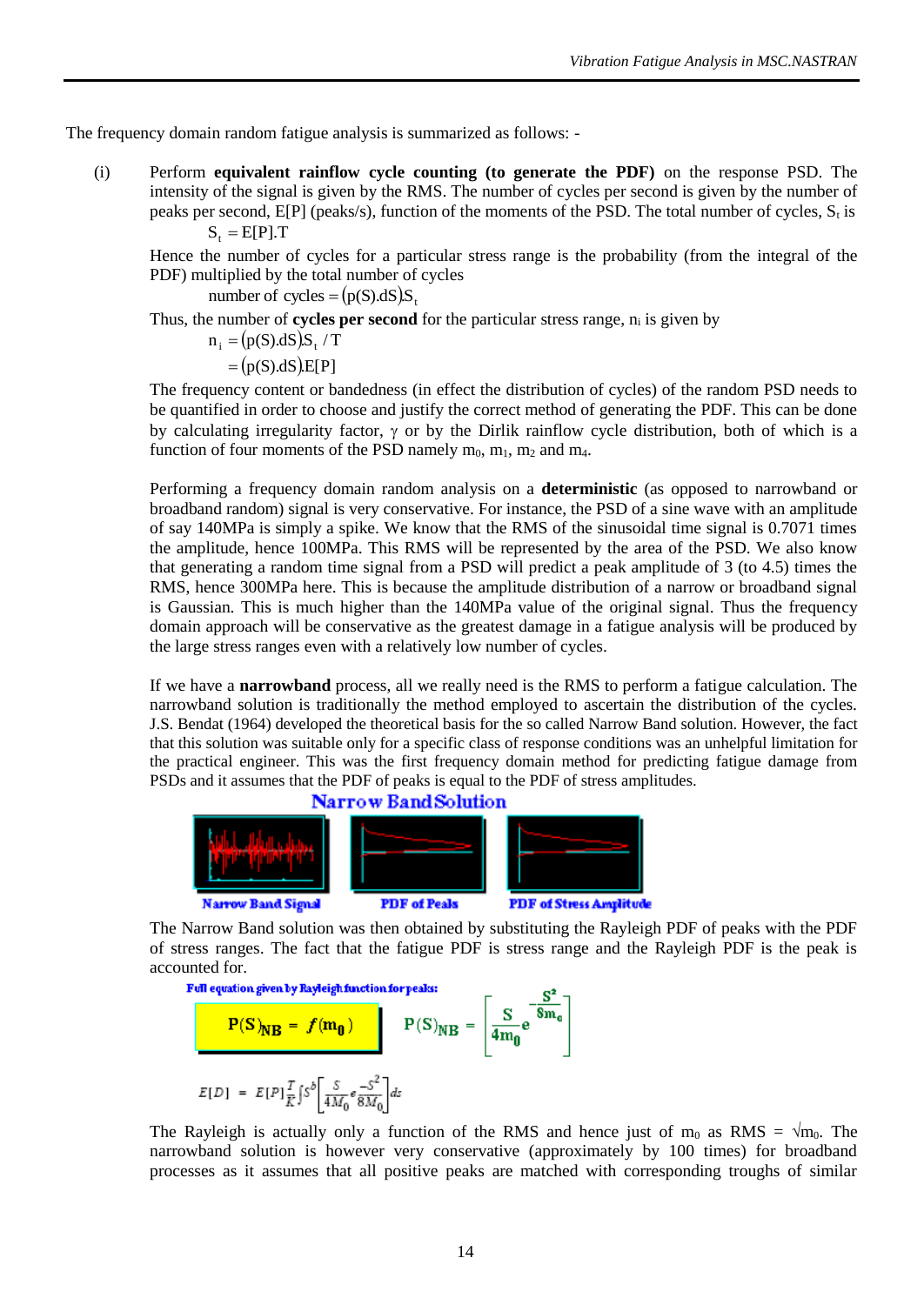magnitude. The problem with this solution is that by using the Rayleigh PDF, positive troughs and negative peaks are ignored and all positive peaks are matched with corresponding troughs of similar magnitude regardless of whether they actually form stress cycles. For wide band response data the method therefore overestimates the probability of large stress ranges and so any damage calculated will tend to be conservative. This is illustrated below.



The above figure shows two time histories. The narrow band history is made up by summing two independent sine waves at relatively close frequencies, while the wide band history uses two sine waves with relatively widely spaced frequencies. Narrow banded time histories are characterized by the frequency modulation known as the beat effect. Wide band processes are characterized by the presence of positive troughs and negative peaks and these are clearly seen in the overhead as a sinusoidal ripple superimposed on a larger, dominant sine wave. The problem with the narrow band solution is that positive troughs and negative peaks are ignored and all positive peaks are matched with corresponding troughs of similar magnitude regardless of whether they actually form stress cycles. To illustrate why the narrow band solution becomes conservative with wide band histories, take every peak (and trough) and make a cycle with it by joining it to an imaginary trough (peak) at an equal distance the other side of the mean level. This is shown in the bottom graph. It is easy to see that the resultant stress signal contains far more high stress range cycles than were present in the original signal. This is the reason why the narrow band solution is so conservative.

For **broadband** signals, Dirlik has produced an empirical closed form expression for the PDF of rainflow ranges, which was obtained using extensive computer simulations to model the signals using the Monte Carlo technique. This equation has been found to be a widely applicable solution which consistently out performs all of the other available methods.

#### **Dirlik Solution**

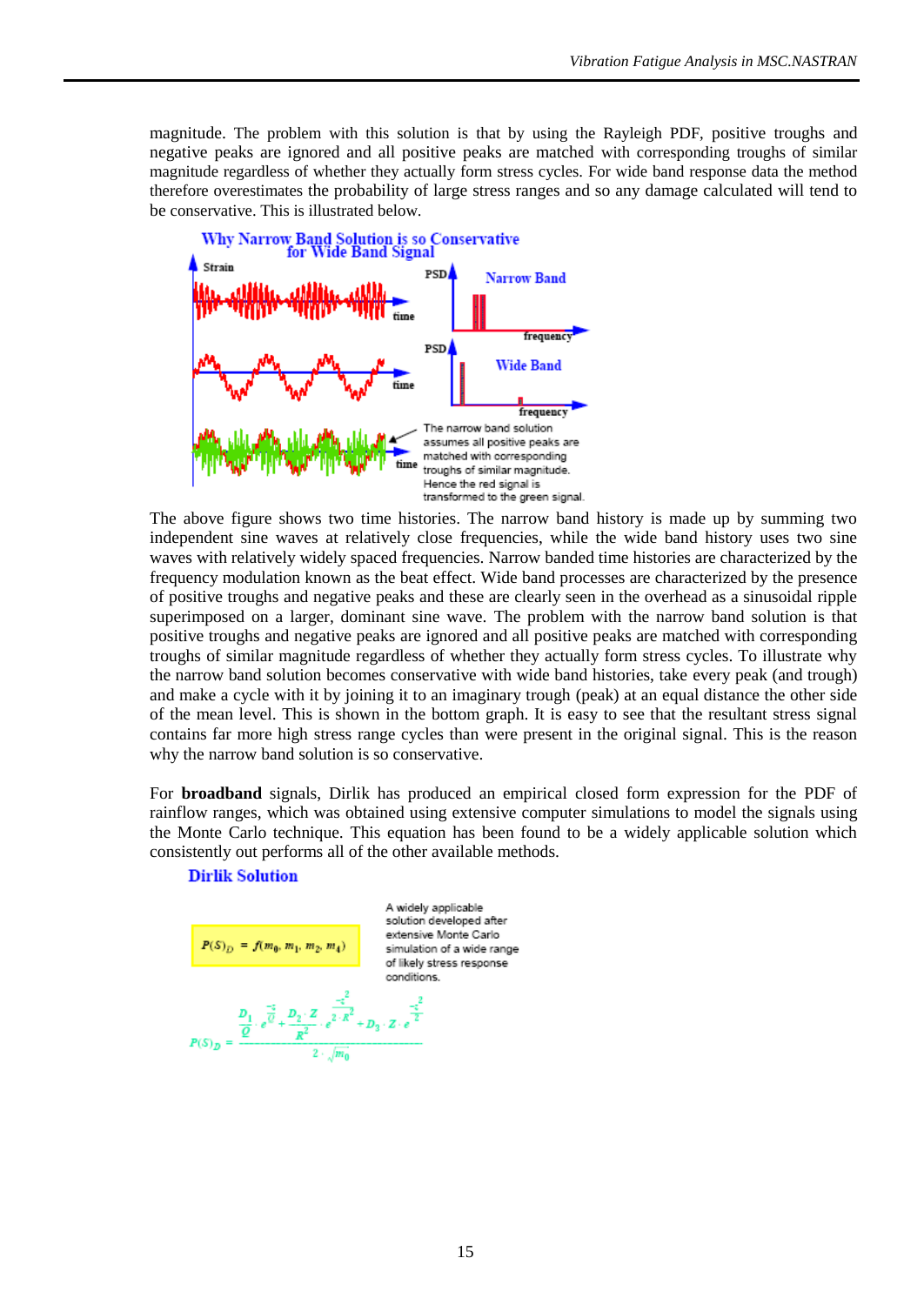$$
Z = \frac{s}{2 \cdot \sqrt{m_0}} \cdot \gamma = \frac{m_2}{\sqrt{m_0 \cdot m_4}} \cdot x_m = \frac{m_1}{m_0} \cdot \sqrt{\frac{m_2}{m_4}} \cdot D_1 = \frac{2 \cdot (x_m - \gamma^2)}{1 + \gamma^2}
$$
  

$$
D_2 = \frac{1 - \gamma - D_1 + D_1^2}{1 - R} \cdot D_3 = 1 - D_1 - D_2 \cdot Q = \frac{1.25 \cdot (\gamma - D_3 - D_2 \cdot R)}{D_1}
$$
  

$$
R = \frac{\gamma - x_m - D_1^2}{1 - \gamma - D_1 + D_1^2}
$$

Since Bendat first derived the narrow band solution a number of methods have been derived in order to improve on its short comings. Tunna and Wirsching solutions are both, effectively, corrected versions of the narrow band approach. Tunna's equation was developed with specific reference to the railway industry. Wirsching's technique was developed with reference to the offshore industry, although it has been found to be applicable to a wider class of industrial problems. The Chaudhury and Dover, and Hancock solutions were both developed for the offshore industry. They are both in the form of an equivalent stress parameter. Neither tend to work well when used for other industrial problems. Furthermore, the omission of rainflow cycles from the solution output for both approaches is a further limitation. The Steinberg solution method is used by the electronics industry in the USA.



Wirsching's Equation:

$$
E[D] = E[D]_{NR} \bullet [a(b) + [1 - a(b)](1 - \varepsilon)^{c(b)}]
$$
 Eq. 8-61

 $-\gamma^2$ 

where:

$$
a(b)=0.926-0.033b
$$
;  $c(b)=1.587b-2.323$ ;  $\varepsilon = \sqrt{2.569}c$ 

is called the bandwidth parameter which is an alternative version of the irregularity factor.

**Hancock's Equation** 

$$
S_h^b = (2\sqrt{2Mo}^b)^b \left[ \gamma \Gamma \Bigl( \frac{b}{2} + 1 \Bigr) \right]
$$

This solution is given in the form of an equivalent stress range parameter Sh, where;

$$
S_h^b = \int_0^\infty s^b p(s) ds
$$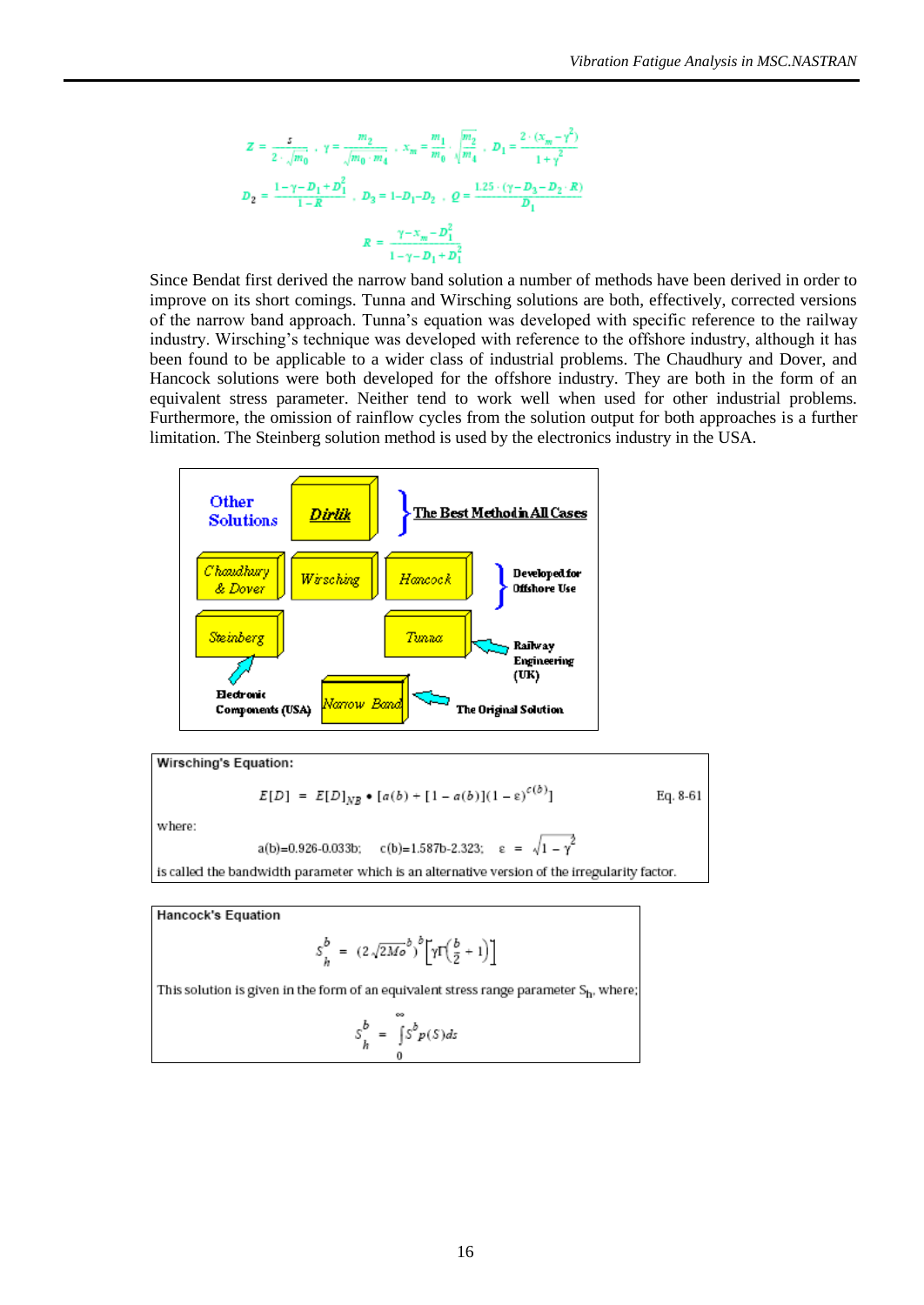**Chaudhury and Dover Equation** Their equation was derived using a similar approach and is given in (Ref. 79.): The fatigue damage can then easily be obtained by substituting this into the general damage equation used when deriving the narrow band solution;  $E[D] = E[P]_{\bar{k}}^T s_{\bar{k}}^b$ Eq. 8-64

**Tunna Equation** 

He (Ref. 96.) (Ref. 97.) proposed a different formulation using a revised form of the Rayleigh PDF for stress ranges as follows:

$$
p(s) = \frac{s}{4\gamma m \sigma} e^{\frac{-\delta^2}{8\gamma m \sigma}}
$$
 Eq. 8-65

For  $y = 1.0$  this formula becomes the narrow band formula given earlier.

The approach of Steinberg leads to a very simple solution based on the assumption that no stress cycles occur with ranges greater than 6 rms values. The distribution of stress ranges is then arbitrarily specified to follow a Gaussian distribution.



Note that the PDF predicts 68.3% time at 2 rms, 27.1% time at 4 rms, and 4.3% time at 6 rms. It is possible to define the maximum stress range used in the subsequent fatigue analysis. If this is set at 6 rms it is possible to see that large stress ranges are omitted using this approach. MSC.FATIGUE will set this value automatically, if not over ridden, to be somewhere around 9 rms for stress range! Anything less than this is likely to result in an under prediction of fatigue damage. Of course this is counter balanced by the fact that medium range stress cycles of levels between 4 and 6 rms are over predicted. Nevertheless it must be stated that this approach is very questionable. It is included only as a means of allowing designers in the electronics industry, who are used to the Steinberg approach, a means of comparison.

- (ii) **Mean (tensile) stress correction** cannot be accounted with the PSD method as the PSD contains not any mean.
- (iii) Employ the **Palmgren-Miners rule**. Failure occurs when

$$
\text{Damage} = \sum \frac{n_i}{N(S_i)} = 1.0
$$

Employing the S-N curve,

$$
N(S_i) = \frac{K}{S^m}
$$

the damage, D is calculated as follows

$$
\begin{aligned} \text{Damage, D} &= \sum \frac{n_i}{N(S_i)} \\ &= \frac{E[P]}{K} \int S^m p(S) \, \text{d}S \end{aligned}
$$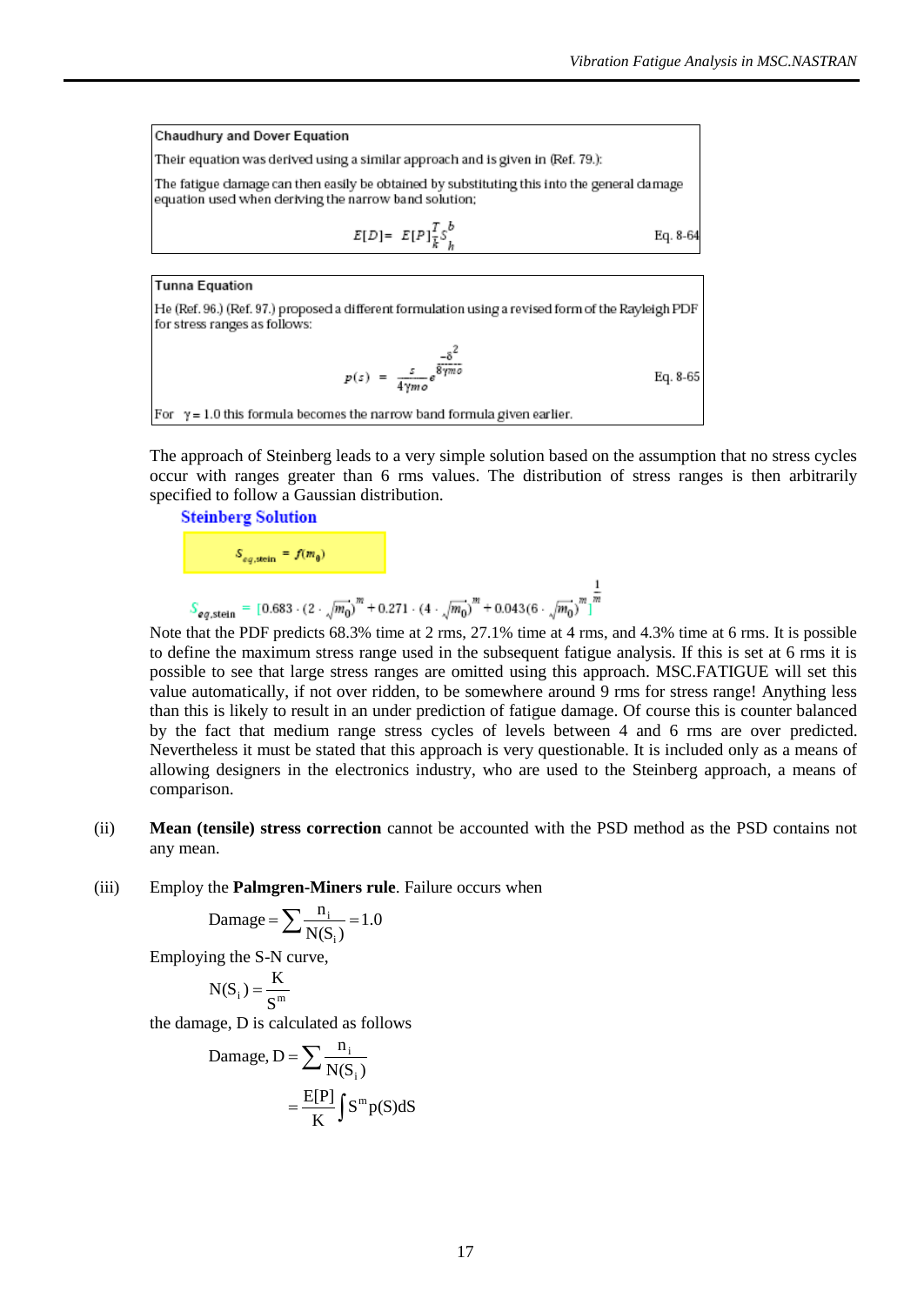The units of n is Hz or **cycles per second**. N is in **cycles**. Hence damage as calculated from the Palmgren-Miner equation will be in **per seconds**. Thus, the life, which is the reciprocal of damage, will be in **seconds**.

A good method to check whether a PSD has been specified correctly from a time signal is to perform a fatigue analysis with the PSD as the response PSD in the frequency domain, doing the equivalent rainflow count (with the Dirlik algorithm) and comparing the stress-life results with a fatigue analysis in the time domain with the time signal. The rainflow count can also be compared. This checking method will verify that the time signal is random, Gaussian and stationary. Alternatively, as done usually for any random analysis, the PSD can be converted back into the time signal and the statistics of the new signal compared with that of the original signal.

An example of a **hand-based random frequency domain fatigue analysis** is presented. Consider a typical steel S-N curve.

 $N^{-b1} \times S = SRI1$  $b1 = -0.238$ SRI1 = 3728 MPa

The idealized response stress PSD is as follows.



The statistics of the PSD are derived.

 $Mo = 12,500$  $M1 = 35,000$  $M2 = 260,000$  $M4 = 25,010,000$  $E[0] = \left[\frac{M_2}{M_0}\right]^{1/2} = 4.561$  Zero crossings per second  $E[P] = \left[\frac{M_4}{M_2}\right]^{1/2} = 9.807$  Peaks per second  $\gamma = \frac{E[0]}{E[P]} = 0.465$  Irregularity factor  $RMS = \sqrt{M_O} = 112$  MPa

**Two hand methods** can be used to approximate the frequency domain random fatigue analysis. One is used when the PSD is narrowbanded and the other used when the PSD is broadbanded. For a narrowband approximation, an equivalent **solitary** sinusoidal wave is derived from the RMS, i.e.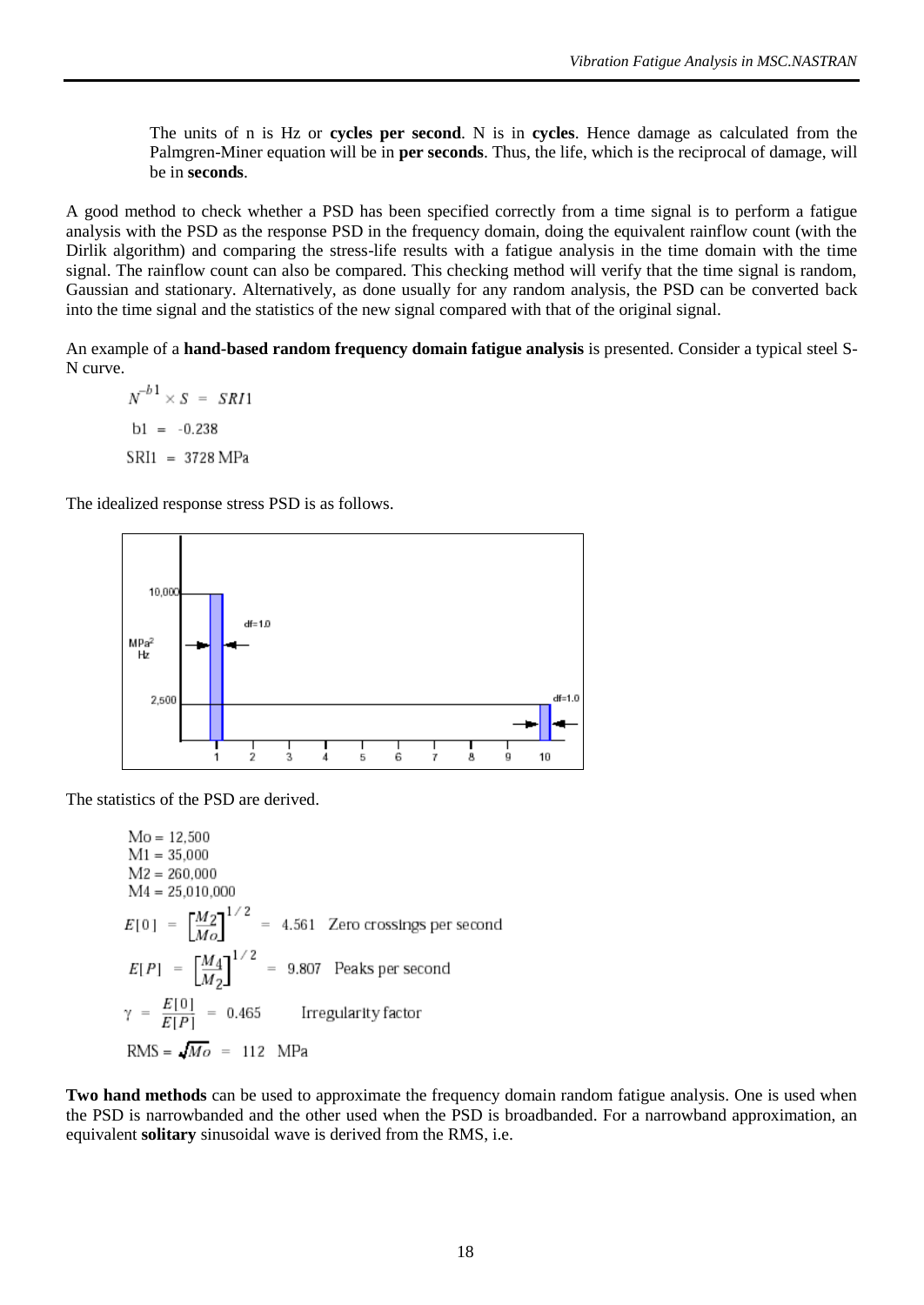Equivalent Sinusoidal Wave Range =  $\sqrt{2}$  x 112 x 2 = 315 MPa.

Hence,

$$
D = \sum \frac{n}{N} = \frac{E[P]}{\left(\frac{3728}{S}\right)^{1/0.238}} = \frac{9.807}{\left(\frac{3728}{315}\right)^{1/0.238}} = \frac{9.807 \text{ cycles/s}}{32292.2 \text{ cycles}}
$$

$$
= 3.04 \times 10^{-4} \text{ per second}
$$

Thus, the life which is the reciprocal is 3293s or 0.92 hours.

For a broadbanded approximation,

Equivalent 1Hz Sinusoidal Wave Range =  $\sqrt{2}$  x  $\sqrt{10000}$  x 2 = 283 MPa.

Equivalent 10Hz Sinusoidal Wave Range =  $\sqrt{2} \times \sqrt{2500 \times 2} = 141 \text{ MPa}$ .

Hence, noting that n corresponds to the frequency of the waves, namely 1Hz and 10Hz,

$$
D = \sum \frac{n}{N} = \frac{1 Hz}{\left(\frac{3728}{283}\right)^{1/0.238}} + \frac{10 Hz}{\left(\frac{3728}{141}\right)^{1/0.238}} = 1.9743 \times 10^{-5} + 1.0571 \times 10^{-5}
$$

 $= 3.0314 \times 10^{-5}$  per second Thus the life is 32987s or 9.2 hours.

**The broadbanded approximation is better since the 1Hz and 10Hz is well separated. Note that the foregoing two hand approximations of the PSD with deterministic signals is not necessarily conservative or unconservative, but simply approximations. Contrast with the aforementioned fact that representing a deterministic signal with a PSD and performing a narrowband or broadband solution is conservative, and also performing a narrowband solution on a broadband PSD is also conservative.**

With the **rigorous computational method**, using the damage expression

$$
\begin{aligned} \text{Damage, D} &= \sum \frac{n_i}{N(S_i)} \\ &= \frac{E[P].T}{K} \int S^m p(S) \, \text{d}S \end{aligned}
$$

the Narrow Band solution gives life of 0.41 hours (cf. hand based 0.92 hours) and the Dirlik gives life of 2.13 hours (cf. hand based 9.2 hours).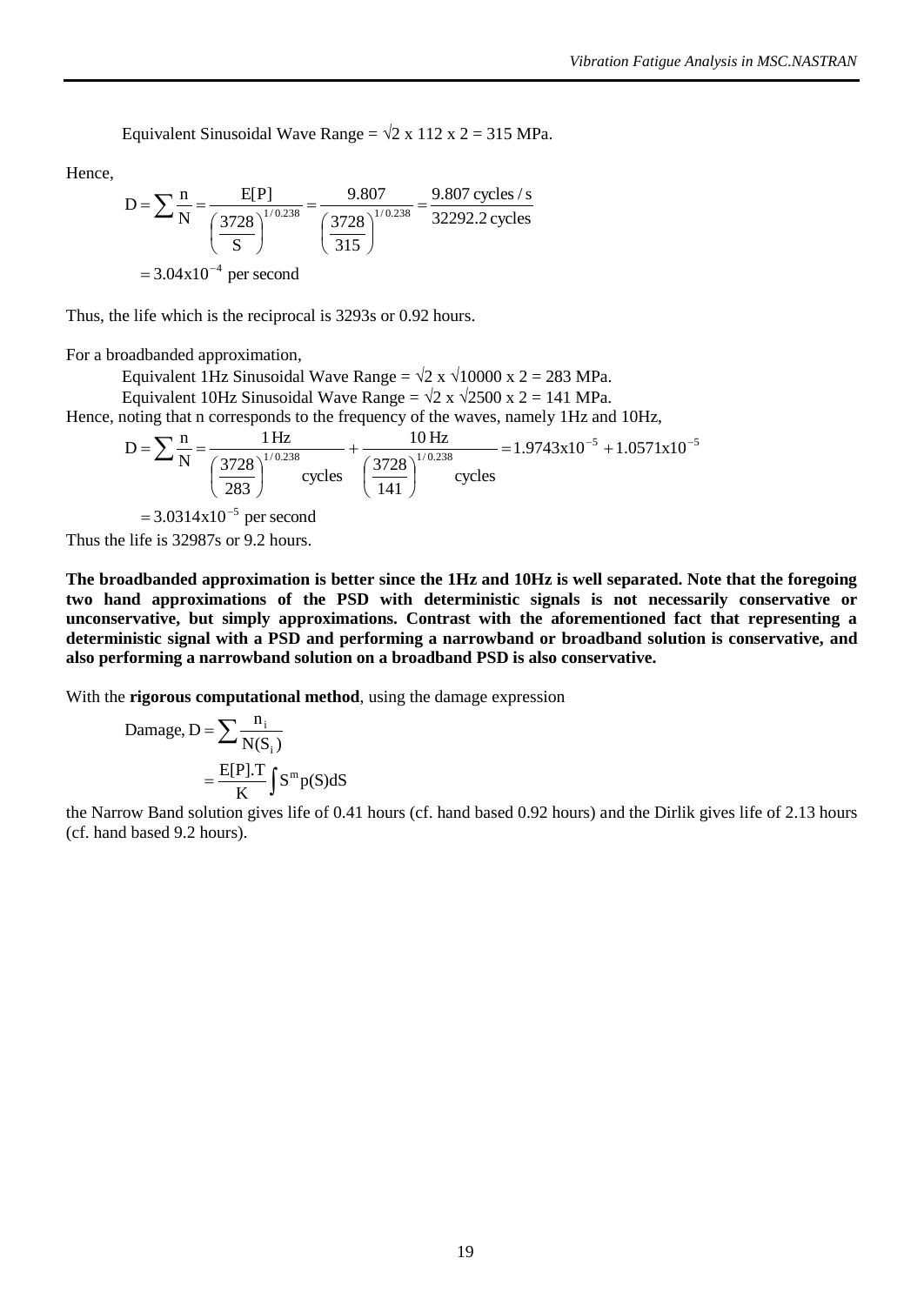## <span id="page-19-0"></span>**1.1.2.2 Strain-Life (E-N) (Crack Initiation) Uniaxial Fatigue Analysis**

Strain life (E-N) prediction is appropriate for **low endurance fatigue**, i.e. fatigue failures that occur **before 10<sup>4</sup> -10<sup>5</sup> cycles**. Low cycles to failure does not necessarily mean a short design life because the frequency of cyclic loading can be small. For instance, an aircraft fuselage is only pressurized once every flight and so it will take years to accumulate 10<sup>4</sup>-10<sup>5</sup> cycles. Failure at low endurance results from stresses and strains that are high and will result in marked plastic deformation (hysteresis) in every cycle. Hence, strain-life methods are useful when cycles have some plastic strain component.

The E-N curves are related to the plastic strain range  $\varepsilon_p$ . This is also the width of the hysteresis loop. The E-N relationship of the following form applies for most metals up to  $10<sup>5</sup>$  cycles.

$$
\varepsilon_{\rm D} N^{\alpha} = k
$$

A log  $\varepsilon_p$  versus log N graph plots a straight line. The constant  $\alpha$  is between 0.5 and 0.6 for most metals at room temperature.

6 parameters are required to fully define the E-N curve.

With linear finite element analysis, Neuber's rule can be employed to account for nonlinear stress strain material curves in the fatigue analysis.

The strain-life fatigue analysis can be performed in the time (not frequency) domain.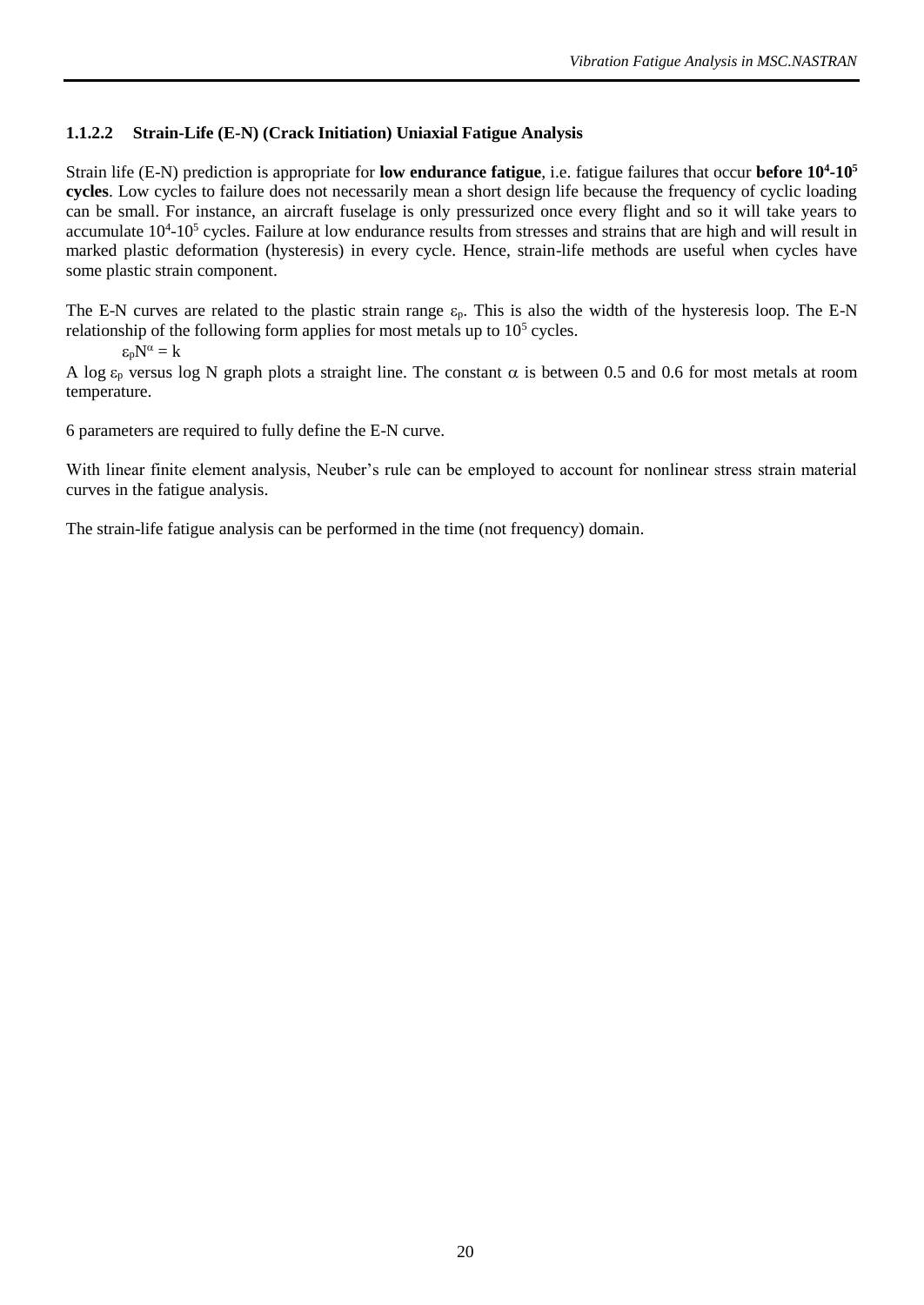# <span id="page-20-0"></span>**1.1.2.3 Crack Propagation LEFM Uniaxial Fatigue Analysis**

The crack propagation fatigue analysis is more complicated and specialist material should be sought. The crack propagation fatigue analysis can be performed in the time (not frequency) domain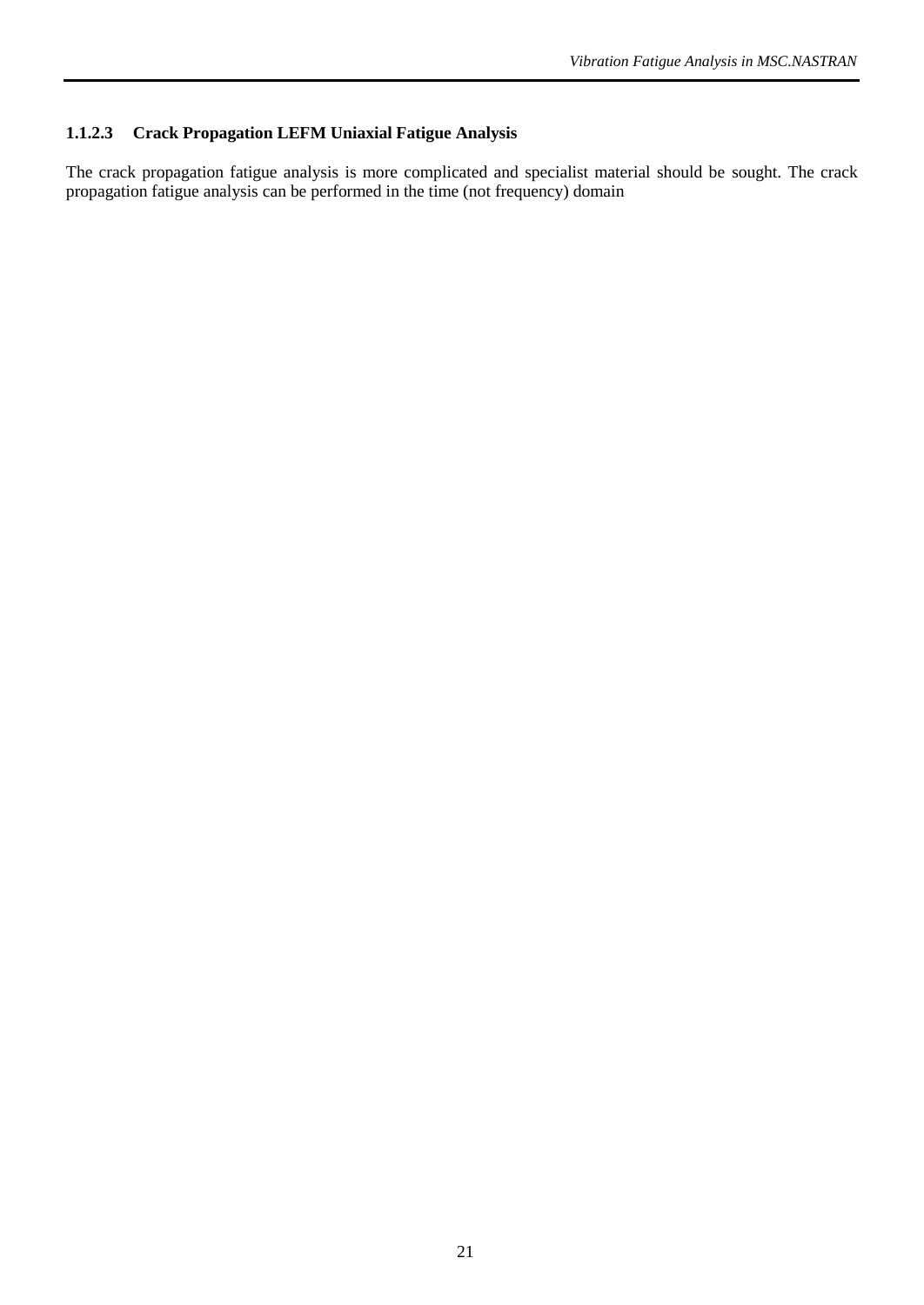# <span id="page-21-0"></span>**1.1.3 Stress-Life (S-N), Strain-Life (E-N) or Crack Propagation LEFM Multi-axial Fatigue Analysis**

Multi-axial fatigue analysis is more complicated and specialist material should be sought.